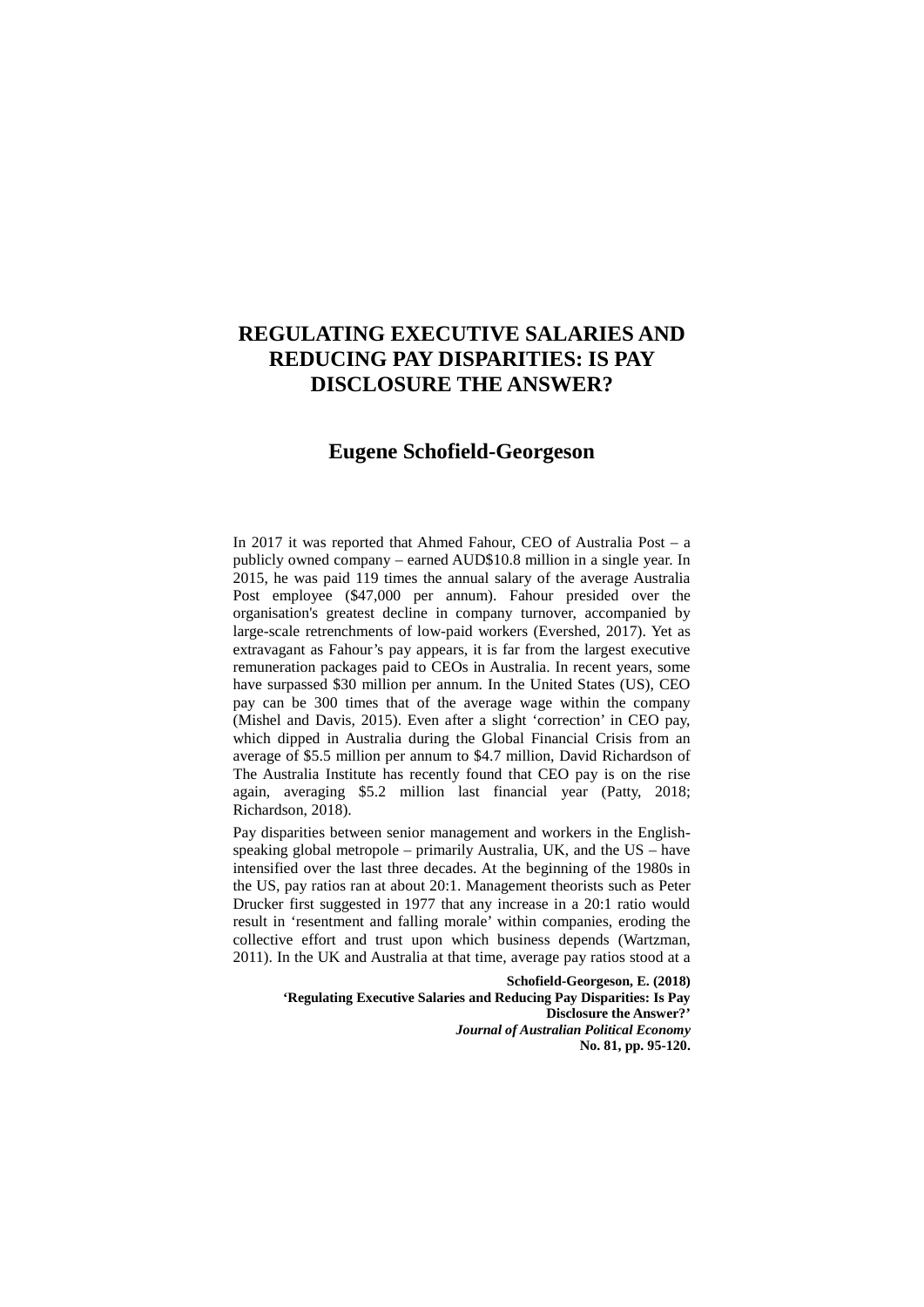modest 15:1. Today, that figure in Australia and the UK is 183:1 (Walker, 2016), while in the US some executives earn 373 times the salary of an average rank-and-file worker (High Pay Centre [HPC], 2014; AFLCIO, 2015). Meanwhile, corporate regulation implemented since the 1980s appears to have encouraged, rather than stemmed, pay disparity and lavish executive remuneration.

Pay disclosure regulation is designed to reduce pay disparity. The most common form of pay disclosure – pay ratios – involves a comparison between the salary package of the highest paid company employee (usually the CEO) with the median salary package within the company, calculated by averaging the pay of all workers in the company, including low-paid foreign workers and executive employees (e.g. 15:1). These measurements of income disparity have recently gained popularity across the global north in the wake of the 2007 global financial crisis (GFC). In the US, former President Barack Obama invoked the language of pay ratios to illustrate pay disparity, saying that 'the typical CEO who used to earn about 30 times more than his or her worker now earns 110 times more' (Quigg, 2011). The Obama Administration introduced mandatory disclosure of pay ratios into US corporate law in 2010. Similar regulatory mechanisms involving disclosure of executive pay were implemented in Australia in 2009, but they did not require the formulation of pay ratios. In reducing CEO pay, pay disclosure models rely on the mechanism of public 'shame' to convince shareholders to exercise voting rights within companies to block excessive executive remuneration packages. In other words, the system relies on the will of shareholders. In Australia and the US, current pay disclosure models have resulted in a modest reduction in CEO pay, fractionally narrowing pay disparity from the top down by redistributing wealth to shareholders (discussed in more detail below). These schemes have not, however, increased the real wages of workers. Accordingly, it is claimed here that pay disclosure regulation has not had any significant impact on reducing income disparity.

This argument relies on a number of key terms and distinctions clarified here before further discussion. The distinction between income and wealth, for instance, conceives of the former as a flow and the latter as a stock (of assets) (Stilwell and Jordan, 2007: 46). The distinction between CEO 'salary' and 'remuneration' is also important, given that bonus payments, equity plans, stock options and even private school fees and chauffeurs mean that CEOs receive other forms of payment, significantly exceeding their base salary, that are often standard terms of remuneration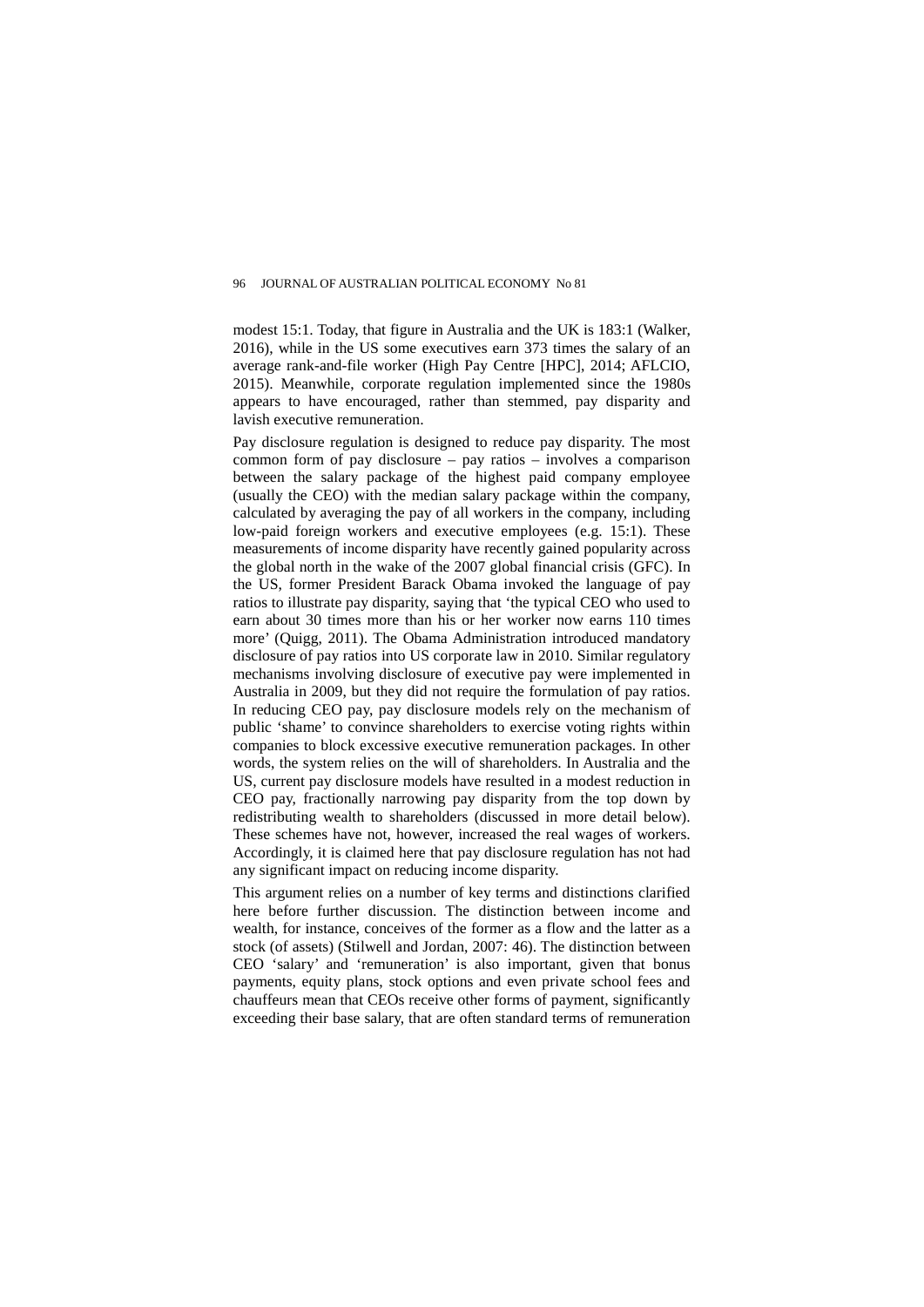packages (HPC, 2015). This broader understanding of pay or remuneration is adopted here. Further, this article is mostly concerned with the pay of CEOs rather than a wider stratum of senior managers, predominantly due to the limited availability of international data relating to senior managers.

This article discusses pay disclosure as a mechanism to regulate pay disparities and explores why this form of regulation has had a limited impact. In doing so, it is acknowledged that pay disclosure does provide some benefit in enhancing accountability, raising social awareness, and supplying policy makers and analysts (such as the author) with data. The article also analyses situations where pay disclosure has worked well to control pay disparity, identifying key factors involved in such an outcome. In doing so, the article locates the discussion of pay disclosure in a field of contestation between shareholder value and stakeholder approaches to corporate governance and regulation. The first of these approaches focuses on corporate governance, while the latter sees its corporate concerns more aligned with regulation. Contributors from the ranks of the former have explained pay disparity in terms of its relationship to corporate shareholder value (Grabke-Rundell and Gomez-Mejia, 2002; Fama and Jensen, 1983; Levinthal, 1988). Those from the latter – largely critical political economists – have identified and represented pay disparity as a significant mechanism in generating social inequality and the adverse impacts it creates for wide-ranging *social stakeholders* – workers, consumers and environmental groups (Atkinson, 2015; Piketty, 2014, Mitchell *et al*, 2005; Blanpain *et al*, 2011; Stilwell and Jordan, 2007; Shields, 2005).

Current evidence suggests that when pay disclosure is implemented for the benefit of shareholders – that is, in accordance with the dominant shareholder value model of corporate governance – it can reduce CEO pay. Some Australian shareholders appear to have recognised what a number of academic commentators have understood for many years: that CEO 'pay for performance' has only a limited value in enhancing the value of shares (Tyson and Bournois, 2005; Shields, 2005; Kenny, 2017). Further, as this article points out, this form of pay disclosure does not generate any benefit to social stakeholders such as workers, consumer and environmental groups, or the state. Under the shareholder value model, pay disclosure merely reduces the gap between the highest and average paid workers by lowering the pay of CEOs and executives and redistributing the savings to shareholders, *not* workers. Some, however,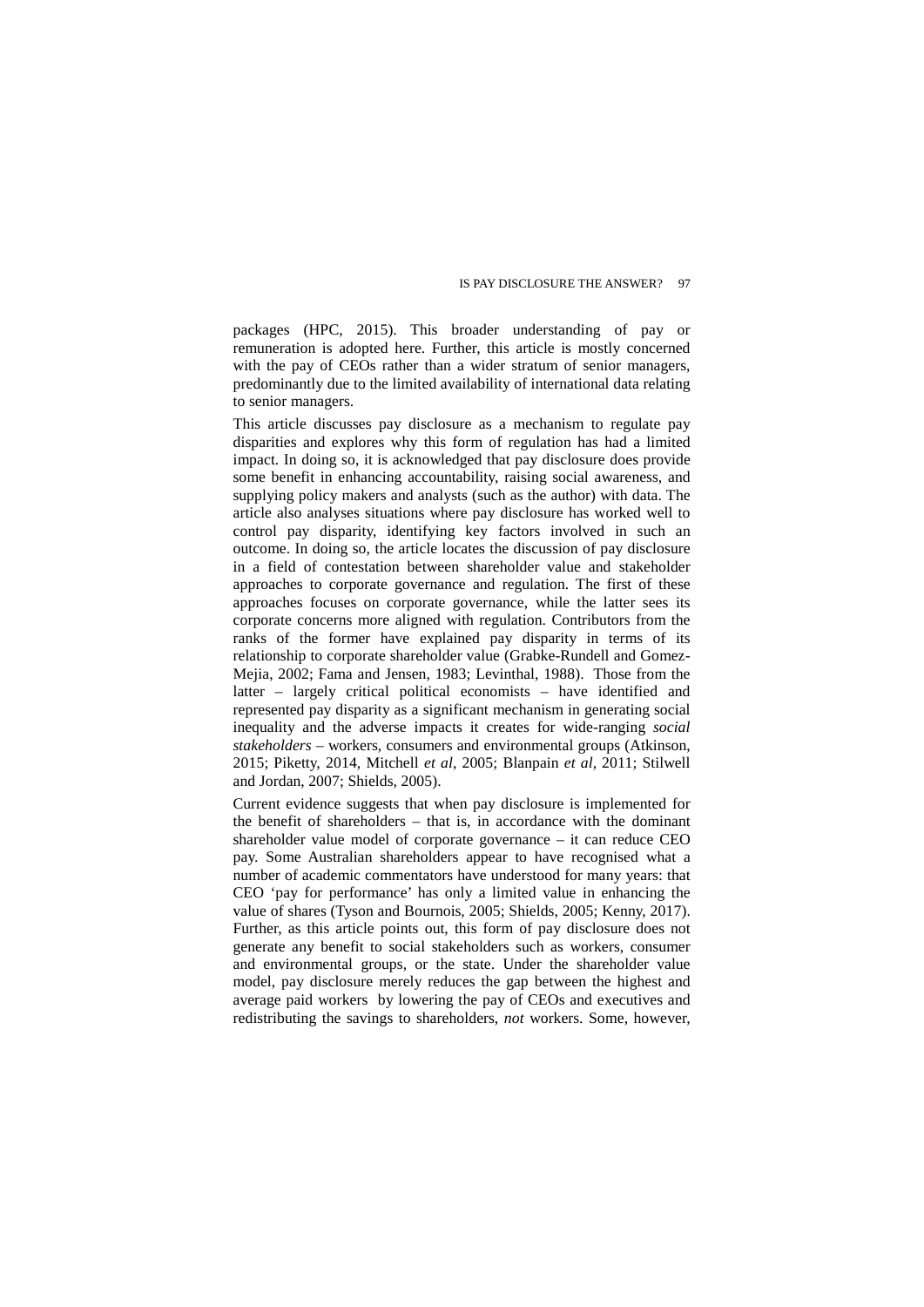have supported pay disclosure regulation in what appears to be a false hope that it will have some material effect on wealth redistribution to stakeholders such as higher wages for workers or lower prices for consumers (see, for example, the High Pay Centre, the AFLCIO Mohan *et al* (2015), discussed below). It is hard to see how stakeholders such as workers and consumers could materially benefit from CEO pay restraint. By contrast, stakeholder approaches to reducing pay disparity can include pay disclosure, but applied in combination with taxation or enhanced industrial rights, to redistribute executive pay to social stakeholders, including workers. Such an approach addresses pay disparity as well as the broader problem of social inequality.

There is a political context for these concerns. Inequality has risen as a major political issue in the US, the UK and Australia in the wake of the GFC. This is exemplified by the strength of the Bernie Sanders' bid for the Democratic nomination in the 2016 US Presidential election and the unexpectedly strong showing of Jeremy Corbyn as Labour Party leader in the 2017 UK general election, both of whom campaigned against inequality. In Australia, concern over growing inequality was ignited by the raft of inequitable measures proposed in the Abbott government's 2014 ('Hockey') budget, and the Australian Labor Party went close to toppling the government in the 2016 federal election in a campaign that featured previously 'unthinkable' policies to reduce the capital gains tax and limit negative gearing for property owners. The ALP subsequently announced a more explicit 'Agenda for Tackling Inequality', including reducing tax advantages for discretionary trusts and restoring the penalty ratesrecently reduced for low paid workers. The proposals suggested here could be considered as complementing that document.

This article is structured in two parts. The first part critically reviews the literature on shareholder value to set the scene for a discussion of the relationship between pay disclosure regulation and pay disparity in Australia, the US and UK. It also presents three case studies demonstrating the consequences of Australian pay disclosure regulation for both shareholders and stakeholders in Australian companies. The second part analyses social stakeholder approaches to pay disparity, before undertaking a review of policy interventions that rely on pay disclosure regulation to narrow pay disparity. Discussion of corporate and regulatory practice in both sections is framed using a political economy approach.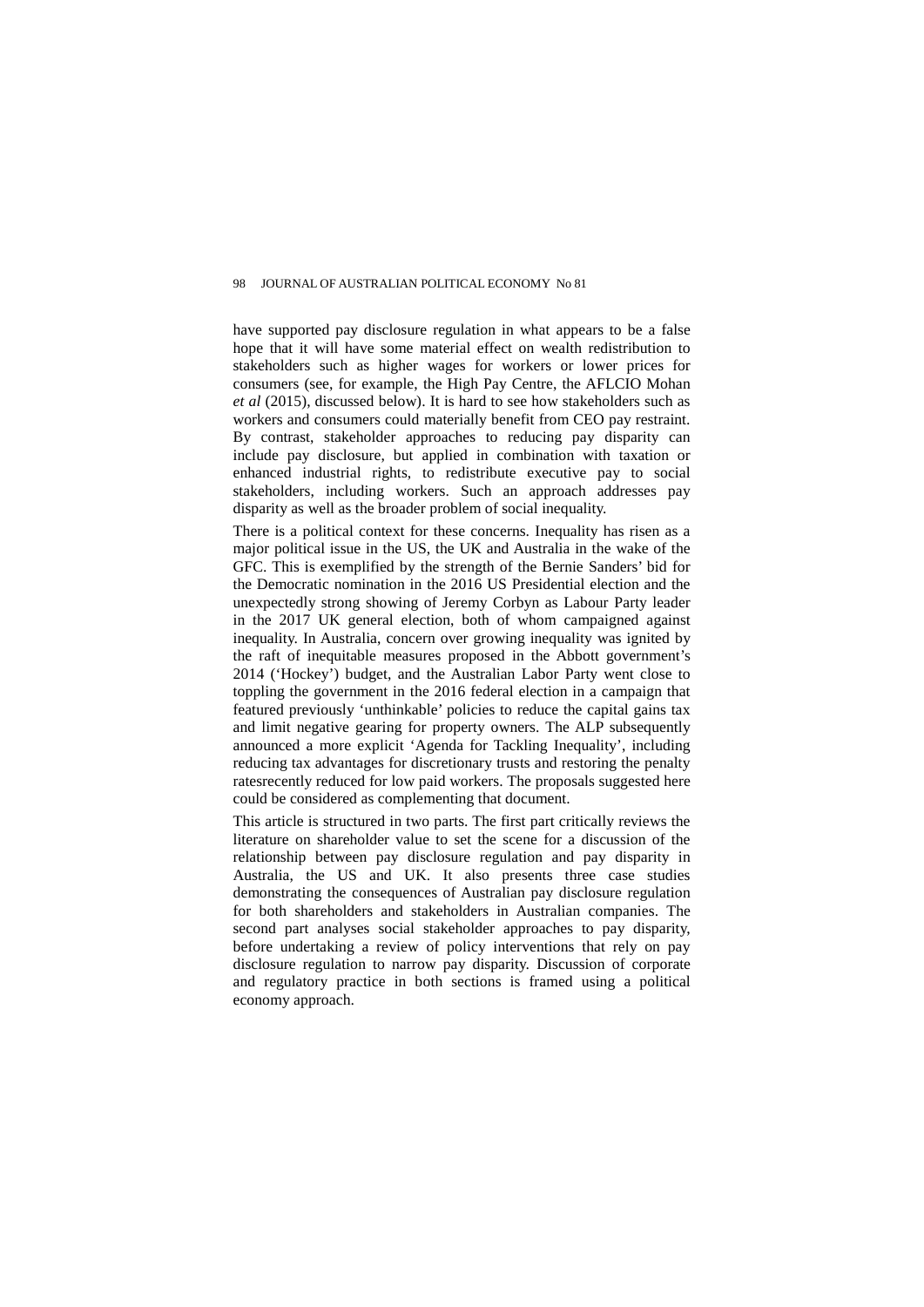## **Shareholder value and pay disclosure regulation in Australia**

Scholars of corporate governance tend to represent pay disparity as a function of 'shareholder value'. This embodies the neoliberal principle that the primary duty of corporate management is to enhance the value of the company for the benefit of shareholders (Friedman, 1970). Those who subscribe to it adhere to the 'managerial power' model of corporate governance (Bebchuck and Fried, 2004; Gumbel, 2006: 222) whereby the interests of shareholders are best served by maximising executive remuneration through 'CEO-pay-for–performance' (Grabke-Rundell and Gomez-Mejia, 2002; Fama and Jensen, 1983; Levinthal, 1988). It is noted that the lack of evidence linking high CEO pay to increased productivity has led French economist, Thomas Piketty, to performance pay as part of an 'apparatus of justification' within orthodox economics (2014: 330-355). There is, nevertheless, some emerging evidence suggesting that pay disclosure regulation under shareholder value models has reduced CEO pay and, by extension, pay disparity in Australia (Bugeja *et al*, 2016). As the following will explain, however, these reductions in pay disparity have been modest and have had no impact on the redistribution of wealth beyond a narrow legal and social class of shareholders.

The shareholder value model became part of the law in Australia under the Howard Liberal Government's *Corporations Act* (CA) *2001*. Under this Act, the power to select CEOs and set executive remuneration rests with company managers or boards of directors (Sheehan, 2009: 280; CA, ss. 198A, 201J, 202A, 204F). However, a range of regulatory interventions has strengthened the power of shareholders within companies while challenging executive power. The CA was implemented amidst a range of public policies geared toward the marketisation of social life, the privatisation of publicly owned companies and the encouragement of 'mum and dad shareholders'. The Act sought to 'democratise' the shareholder value model through a range of executive pay disclosure mechanisms, primarily for the benefit of shareholders. Yet these measures proved somewhat limited, prompting the Rudd-Gillard Governments to pass amendments to the Act in 2009 – in particular, to tighten pay disclosure requirements to shareholders (discussed further below).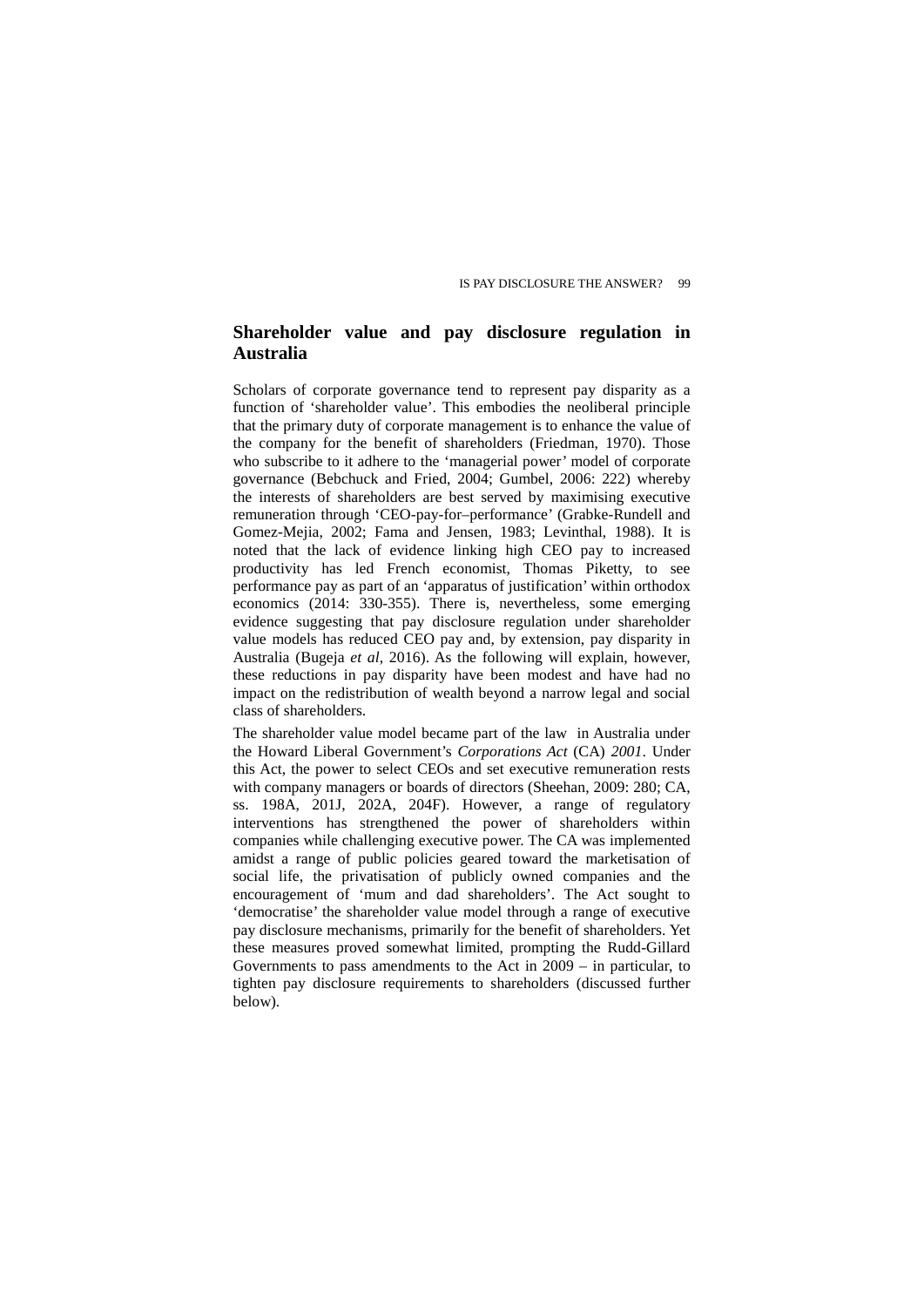This era of pay disclosure regulation intensified in the mid-2000s following a range of corporate scandals involving large payments to departing CEOs. Amendments to the Act required listed companies to disclose the complete remuneration packages (including base salary, short-and long-term incentives and other payments and allowances) of all directors and the five most highly paid executives (CA, s. 300A; PC). This information is now required to be set out in a 'Remuneration Report' that forms part of a company's compulsory annual reporting obligations (CA, s. 300A). Remuneration disclosed by these reports is subject to a non-binding, advisory shareholder vote (CA, s. 250R). Further reform to executive pay regulation was precipitated by the GFC in 2007 and the election of a Labor Government that ordered a review into executive remuneration. The review rejected proposals to include workers in the determination of executive pay and to impose salary caps on executive remuneration, claiming that such measures would be difficult to implement in practice and could disadvantage some businesses in relation to others (Fels, 2010). The review did, however, introduce some changes to corporate regulation.

Arguably the most effective in relation to reducing pay disparity was the 'two-strikes' rule, permitting shareholders to vote to reject excessive executive remuneration packages. The rule ensures that a 25 per cent vote by shareholders against executive pay packages (detailed in the remuneration report at company Annual General Meetings (AGM)) will force a board of directors to reconsider an executive pay package (CA, s. 250U): this is the first strike. Once the board has reconsidered the pay package, a second 'strike' (another 25 per cent vote) against a second proposed pay package by the board will result in dissolution of the entire board of directors with all seats vacated for re-election within 90 days (CA, ss. 250V, 250W).

A number of two-strikes-rule votes were delivered by shareholders against Australia's largest remuneration packages just months after the implementation of the rule in 2011 (Hill, 2015: 67). Since the rule's inception, around 14 per cent of Australian listed companies have reported shareholder intervention in the determination of executive pay packages at AGMs using the two strikes rule (Featherstone, 2017). In 2016, shareholders within 15 of Australia's largest companies took advantage of the protest vote laws (Durkin, 2016). A study conducted by the Centre for International Finance and Regulation demonstrated that, after a first strike, CEO pay fell by 20 per cent in the following year,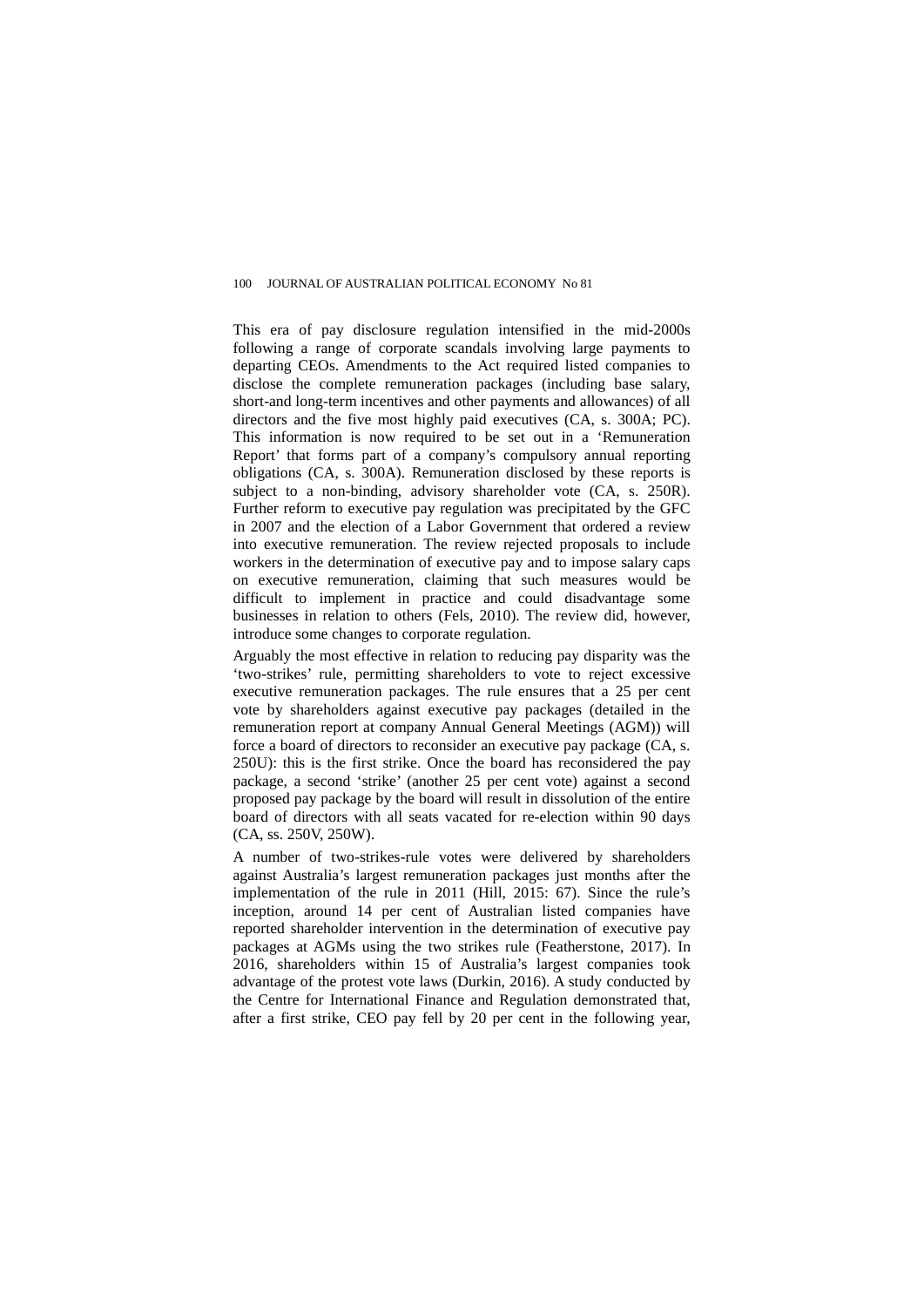while, after a second strike, it fell by as much as 32 per cent (Bugeja *et al*, 2016). In so doing, these laws reduced pay disparity by redistributing company profits to shareholders (ASX, 2017). Notably, however, this *internal* corporate wealth redistribution has remained precisely that. There has been no discernible 'trickle-down' increase in income or wealth beyond the corporate sphere (discussed below by reference to widening gaps in social inequality). The following three short case studies demonstrate this pattern.

### **Case Study 1**

In 2011, a first strike was delivered against the remuneration packages at Crown Resorts. The board reacted by cutting CEO pay from \$7.7 million p.a. to \$6.9 million per annum in the following year (Remuneration Report, 2012: 72; Kitney, 2012). After the vote, earnings per share (as distinct from share-price) more than doubled between 2011 and 2014, to over 90 cents per share and large dividends were issued to the company's largest shareholders (Annual Report, 2014: 13), including a payment of \$387 million to James Packer, who will be paid an estimated \$1.1 billion over the next three years (Ward, 2017). Packer is also a non-executive director of the company. But these shareholder gains have had only a marginal impact on stakeholders. Since 2011, the casino employee union, United Voice, has managed to negotiate a small 3.75 per cent pay rise for workers (United Voice, 2017); but in 2017, the casino company decided to sack its poker machine technicians, replacing them with contractors who are paid half of what they currently earn - \$76,000 per annum (Hannan, 2017).

#### **Case Study 2**

Wesfarmers was struck by two separate shareholder votes against executive pay in 2009 and 2011 respectively (Mayne, 2011). Accordingly, the board agreed to reduce CEO pay by \$4 million p.a. (Kenny, 2017). The responsiveness of the board to these shareholder strikes has coincided with a 20 per cent increase in the annual price paid per share over the last five years (Annual Report, 2017). Stakeholders did not share the windfall and in 2015, Coles, a major subsidiary of Wesfarmers, underpaid 77,000 part-time and casual workers below award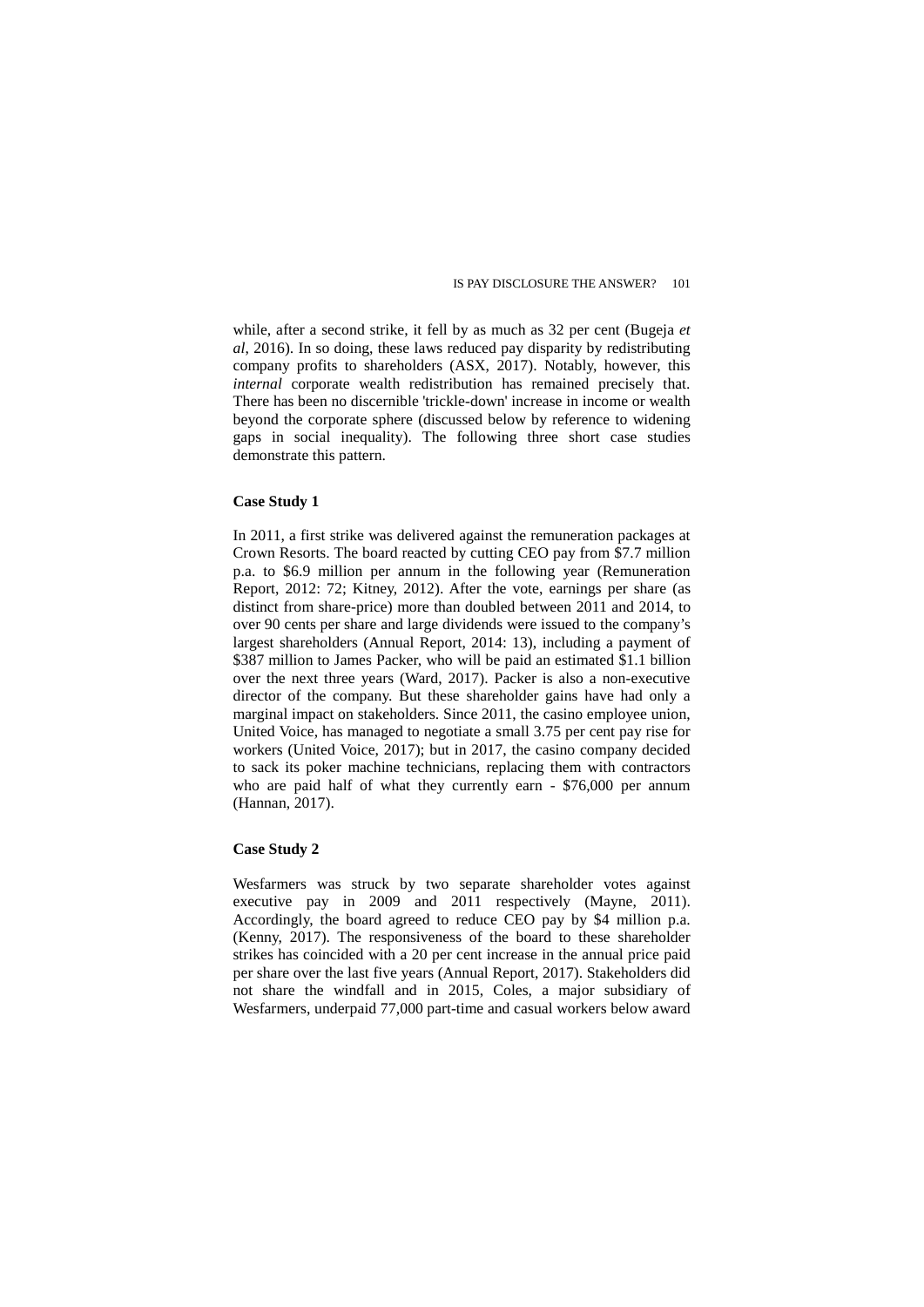wages by \$70 million (Schneiders *et al*, 2016), disadvantaging some lowpaid workers by as much as \$3,500 per annum each (Toscano and Schneiders, 2016). Coles continues to resist efforts by the relevant union – the Shop Distributive & Allied Employees Association  $(SDA)$  – to increase pay for its lowest-paid workers.

### **Case Study 3**

Bluescope Steel suffered a vote against executive pay in 2011 when the company lost \$1 billion and the share price fell from \$11 to 70c. The following year, executives responded by agreeing to a salary freeze and a 67 per cent cut in bonuses (Tan, 2012). Since then, the share price has steadily increased from earnings per share of 57.50 cents in 2011 (Annual Financial Report, 2010/2011: 2) more than doubling to \$1.25 in June 2017, (Directors' Report 2017: 14), while share prices reached \$13.70 in July 2017. These shareholder gains followed the pattern identified above, with profits bypassing stakeholders other than shareholders. Workers continued to fare badly: 1000 jobs were axed in 2011, and in 2015 steelworkers agreed to the loss of a further 500 jobs and wage freezes to prevent the closure of the Port Kembla Steelworks (Loussikian, 2015).

These case studies provide evidence of the efficacy of pay disclosure regulation in narrowing pay disparity between stakeholders and executives, as well as the relationship between CEO pay and shareholders. They show that when company boards are responsive to pay disclosure regulation and act to reduce excessive executive pay, shareholders tend to see greater returns. Conversely, these observations also suggest that such returns are not passed onto stakeholders other than shareholders and sometimes come at their expense. While these trends in shareholder gains and other stakeholder losses are unlikely to be exclusively linked to two-strikes votes, findings from a wider study on the relationship between CEO pay and shareholders supports the link presented here (Bugeja, *et al*, 2016). It is noted that this study did not consider the interests of stakeholders.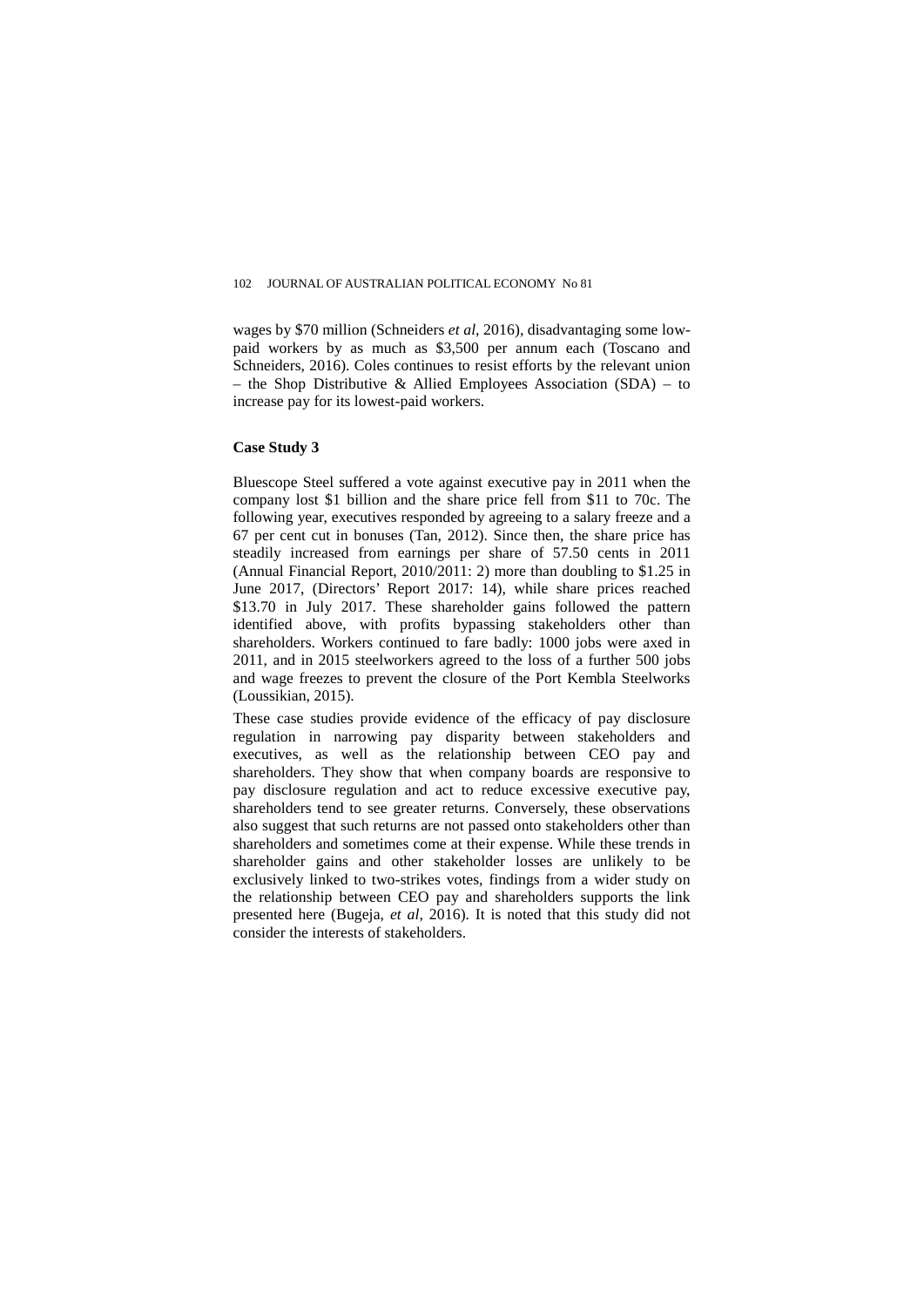## **Shareholder value and pay disclosure regulation in the United States and Britain**

Shareholder value models have dominated corporate governance and regulation in the United States and Britain since the aftermath of the Great Depression, when shareholders were first given the capacity to vote on certain decisions proposed by company boards of directors at company meetings. Since the emergence of 'pay-for-performance' ideology, predominantly in the US in the 1980s, however, shareholders have failed to act to alleviate large scale and rapid growth in executive remuneration (Zylberstajn, 2011). This sustained trend has seen pay disclosure strategies to regulate CEO pay, such as pay ratios, gain popularity. As discussed, the US has recently implemented pay ratio disclosure, while British measures to introduce mandatory reporting of pay ratios are gaining momentum. Within these respective national regulatory contexts, pay disclosure strategies are designed to enhance shareholder power and 'value'.

Following the GFC, the US Government imposed a new regulatory framework on corporate America through the *Dodd-Frank Wall Street Reform and Consumer Protection Act 2010* (or '*Dodd-Frank Act*' (Pub.L. 111-203, H.R. 4173))*.* Many of the regulations imposed by the Act would have been unthinkable in the pre-crisis era. Accomplished through the bipartisan draftsmanship of Republican Senator Barney Frank and Democrat Senator Chris Dodd, the Act aims to achieve 'financial stability' through greater corporate regulation. As well as benefiting the market, the Act was designed with workers and consumers in mind, with the peak US union body circulating a petition to have CEO-to-worker pay ratios written into law (AFL-CIO, 2012). Together with a range of other disclosure mechanisms requiring CEOs to justify their pay by reference to firm performance (like the Australian reforms discussed above), the Dodd-Frank Act requires companies to disclose CEO-toworker pay ratios as well as the frequently substantial inequalities between them. To this extent, the Act has been acclaimed by both labour unions and then President Obama as a win for the labour movement and social equality more generally (Quigg, 2011; Milligan, 2015). Accordingly, the new law might disclose wider social inequalities associated with the gender pay-gap which, at the time the law was passed in the US, saw women in full-time employment earning 77 cents for every dollar earned by men (De Navas-Walt, Proctor and Smith, 2011: 5,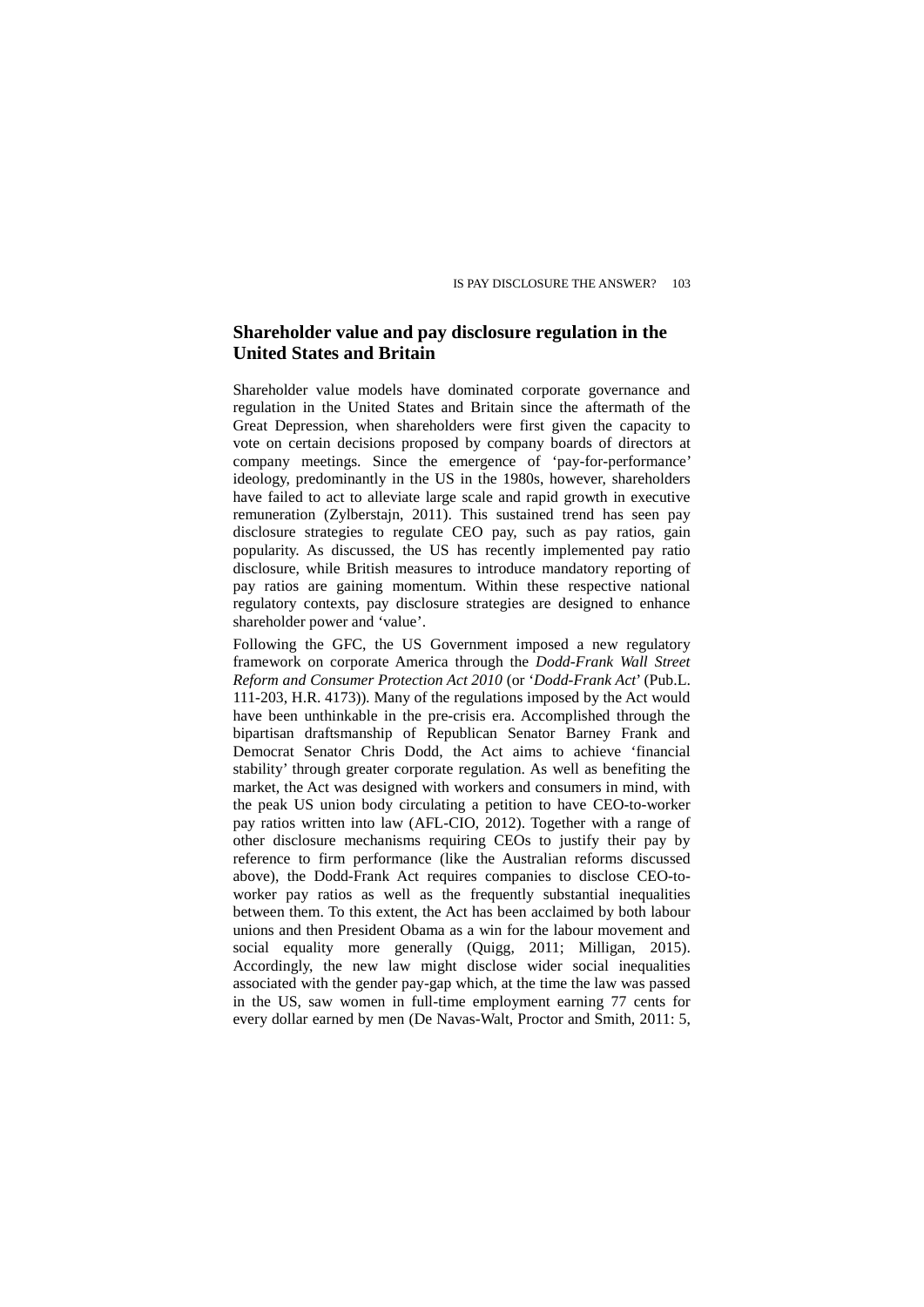12). The Act takes the progressive step of requiring that the pay of casual and part-time employees, as well as companies' 'offshore' workers, is calculated when determining the average pay of employees on one side of the pay ratio (USSEC, 2015).

Nevertheless, US pay ratio laws remain entrenched within the shareholder value model of corporate governance. American finance commentator, Michael Hiltzik, suggests that these laws merely enhance disclosure of CEO pay and encourage greater self-regulation. In doing so, they 'further chisel the myth of shareholder value in the rules of corporate behaviour'. Without a public enforcement mechanism, the US experience of pay ratios suggests that disclosure alone is not enough to both decrease and redistribute CEO pay to stakeholders. Hiltzik points to elements of the Act's shareholder value framework and the performancefor-pay rule as leading to an increase in 'predatory pricing, skimping on product quality, mistreatment of suppliers, and the manipulation of local communities to extract tax breaks and subsidies for factory locations', all of which 'reflect the drive to upstream all corporate returns to the shareholders' (Hiltzik, 2015).

The US study of Mohan *et al* (2015), perhaps misleadingly entitled, 'Paying Up for Fair Pay', has documented the effect of pay ratios on consumer behaviour. It shows that disclosure of pay ratios in relation to US products does in fact change patterns of consumption by empowering consumers with knowledge to make 'ethical' consumer decisions (Mohan, *et al*, 2015). In this way, the study concludes that pay ratios might be seen as a competitive market mechanism to drive down CEO pay from the supermarket aisle up. Even so, there is no evidence that such 'ethical consumerism' leads to any discernible material advantage or benefit being passed onto consumers or workers. It is conceded that evidence linking falling CEO pay to median pay increases or consumer savings is difficult to gauge. Nevertheless, the case studies of pay disclosure regulation and the intensification of worker-stakeholder exploitation, discussed above in respect to Australia, provide a compelling insight into the division between pay disclosure regulation and material improvements for stakeholders.

Other critiques point to the fact that these laws fail to adequately define executive remuneration, omitting certain types of equity-based performance pay that accrues over time. Executive pay-watch expert Rosanna Landis Weaver suggests that these forms of payment mean that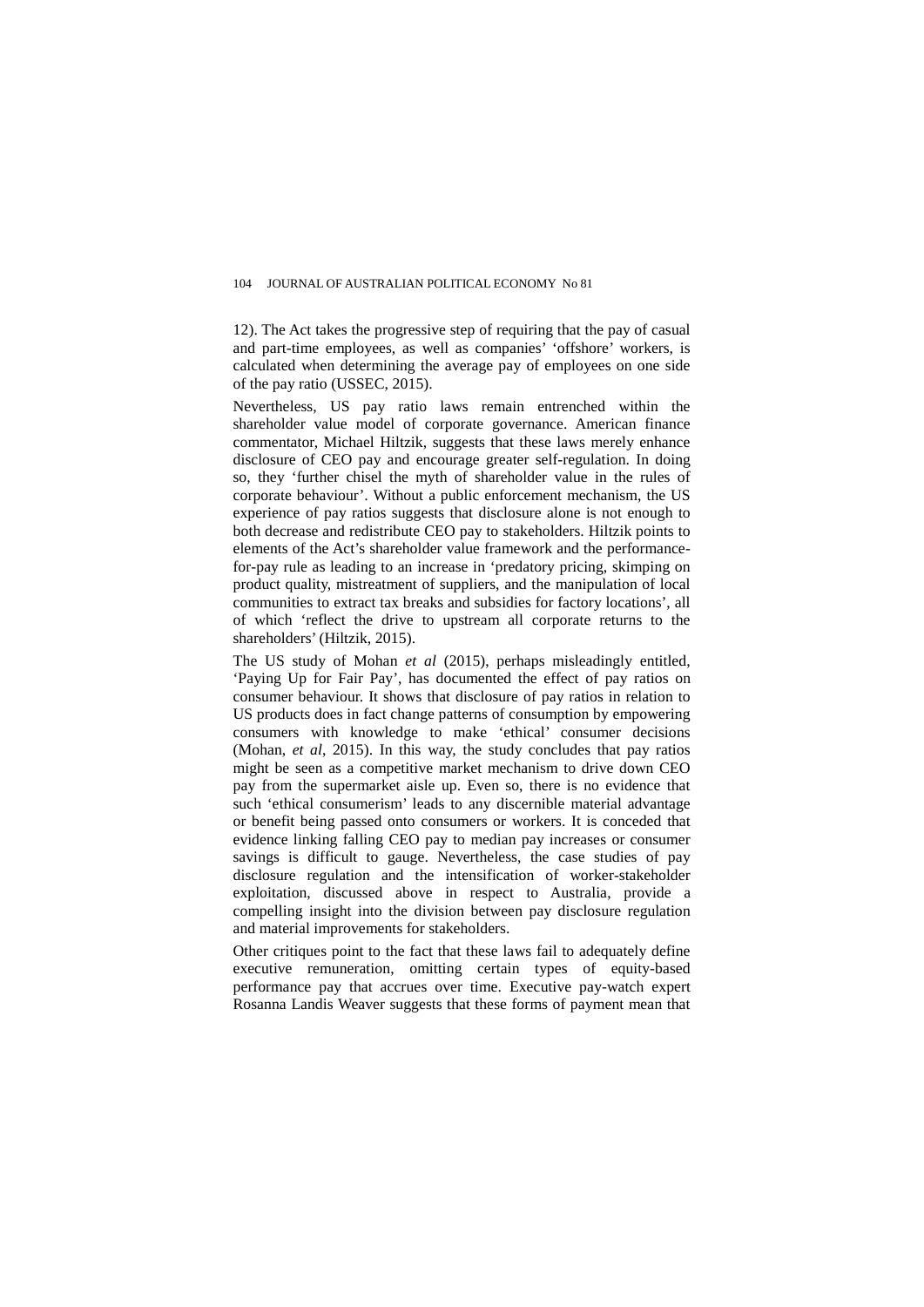'if an executive has just received a massive options grant, he might look underpaid this year, but overpaid in 10 years when he cashes it in' (Weaver, quoted in Anderson, 2016).

The British High Pay Centre (HPC, 2015) claims to have addressed some of these failings of the US pay ratio system in proposals for a pay ratio regime in Britain. The calculation of pay ratios under the British model, for instance, is more comprehensive than under the existing US model and involves two salient points. First, the employee side of the ratio must reflect the average pay of all workers within the company (including overseas workers and those reclassified as 'independent contractors'). Such a method is used by British retail firm John Lewis, which deploys the term, 'non-management partners' to describe workers and others whose pay is accounted for on one side of the ratio (HPC, 2015:24). Second, CEO pay on the other side of the ratio must include their total remuneration, not merely single figure or realised pay, as in the case of the US Dodd-Frank Act (HPC, 2015). As mentioned above, such a figure accounts for future bonuses and a lengthy list of non-taxable benefits, ranging from the provision of free chauffeurs to private school fees.

Like corporate regulation in the US, the *Companies Act 2006 (UK)*  adopts a strong 'shareholder value' approach, affording shareholders a range of decision-making power about the governance of the company and the removal of directors. Interestingly, however, in its most recent report, the HPC states that the objective of amending the *Companies Act*  to include pay ratios is not necessarily to enhance shareholder value or rights within the company (HPC, 2015: 49). According to the HPC, the objectives of pay ratios are to provide an accountable framework for the calculation of executive pay by: (i) holding executives to account to shareholders and stakeholders alike for 'rent-seeking' behaviour and differential treatment; (ii) altering existing market-based formulations in which companies simply compare the pay package of their CEO to those of CEOs in similar positions (resulting in a zero-sum game which, over time, has ratcheted-up CEO pay and increased managerial power); (iii) calculating CEO pay, not on the basis of market equivalencies, but for value to the organisation; (iv) comparing the work of CEOs with other stakeholders within the company; (v) measuring pay in terms of creativity, competence, responsibility and their ability to add value to the company. These discursive or 'behind the scenes' aspects of pay ratios, say the HPC, mean that pay ratios value the work of all company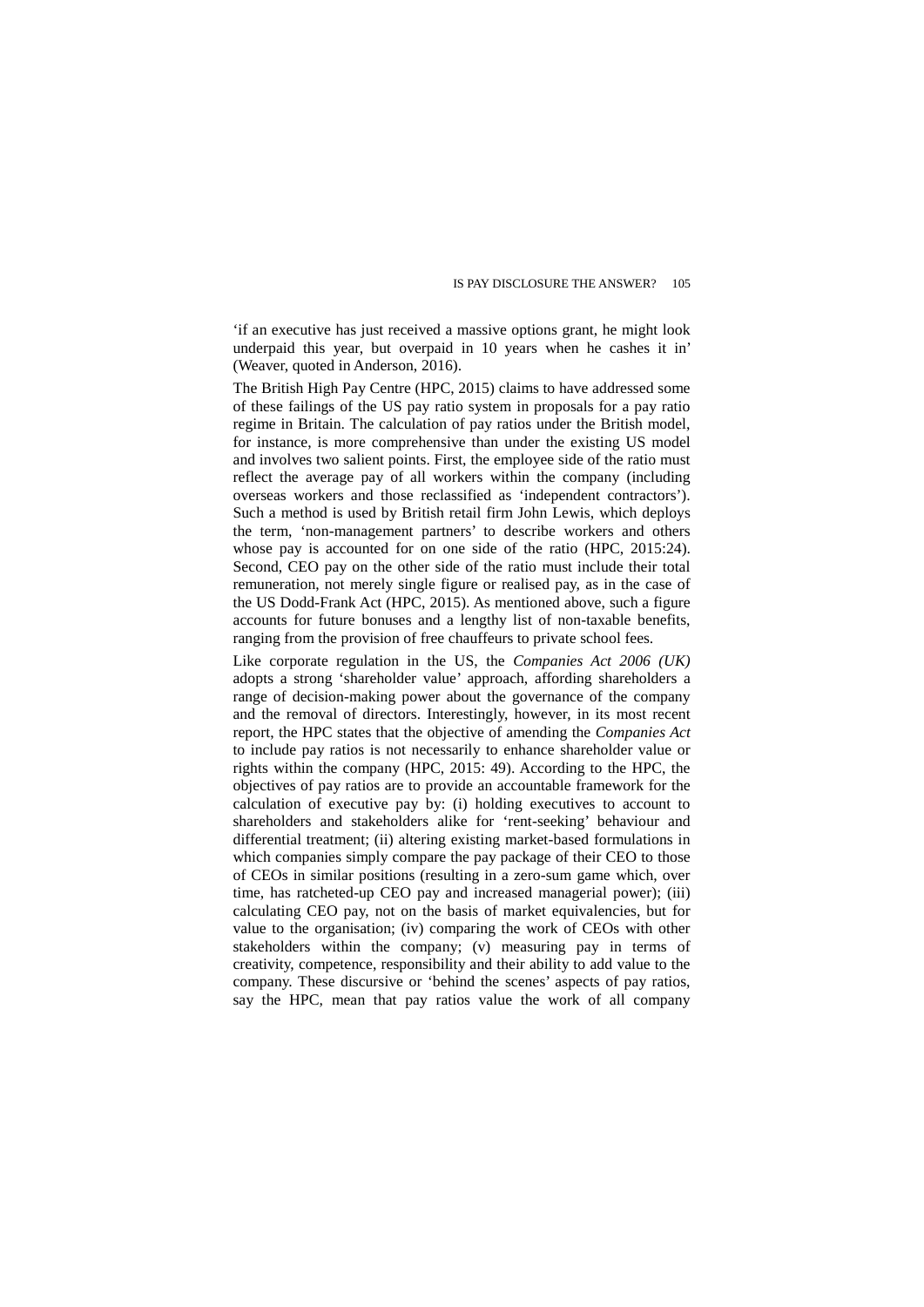employees, not simply senior managers, improving fairness in the way that CEO pay is calculated.

These measures may result in a small reduction to CEO pay and a redistribution of company resources to shareholders, as in the case of Australian pay disclosure regulation. But, like the Australian and US regulatory context, these proposed British laws do not appear to actually effect a redistribution of company resources to stakeholders (and in fact contradict pay disclosure models recommended by a 2014 HPC report, discussed below). The HPC's latest claims in respect to redistribution of company resources are speculative, to say the least, suggesting that 'money distributed to executives … could of course (be) retained for investment, for example in technological advances…(or) training', leading to enhanced 'productivity'. The HPC nevertheless concedes that, 'in most cases … this is not so' (HPC, 2015: 38). That is, the HPC now concedes that pay disclosure will probably not redistribute executive pay to stakeholders. Such a concession appears to acknowledge the limited capacity of pay disclosure regulation to narrow pay disparity.

Another problem with the UK pay ratio proposal is that it lacks a clear mechanism of enforcement, even to merely enhance shareholder value. British researchers have argued that pay ratios operate through powerful social motivators such as shame, embarrassment and humiliation, arising from relationships between CEOs, shareholders and stakeholders (HPC, 2015) and that, rather than relying on a vote of shareholders, executives will be shamed into rescinding some of their earnings. As evidence of the embarrassment that surrounds high pay, the HPC points to the reluctance of the business lobby to share remuneration details of their wealthiest executives (HPC, 2015: 46-47). However, as some trade unionists have argued, even if executives are required by law to disclose their earnings in the form of a pay ratio, 'how do you shame people who are shameless?' (cited in Moore, 2017). Indeed, the brief experience of mandatory pay ratio disclosure in the US shows that pay ratios alone have led to little change in executive remuneration practice. In Australia, where pay disclosure within the largest companies has been required by law for at least five years, CEOs have not been stirred by shame to sacrifice their pay. Rather, where pay disclosure has worked to reduce CEO pay, it has done so in coordination with other regulation (discussed below) or strong binding votes by shareholders to reduce CEO pay and redistribute the proceeds among themselves.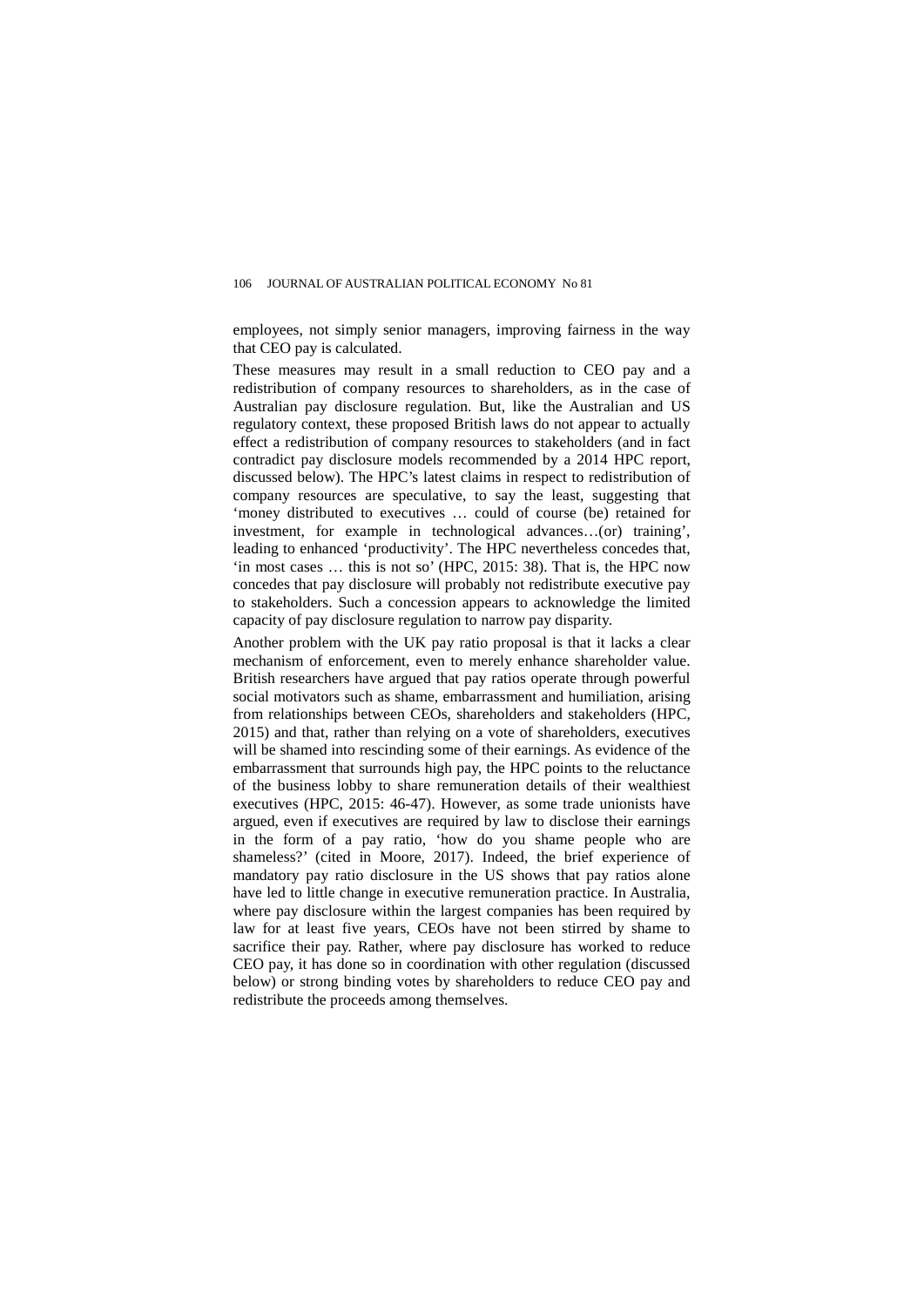Accordingly, the British proposals do not overcome the problems inherent within the US and Australian models, derived from a shareholder value regulatory framework. In this sense, pay disclosure regulation does not take a 'stick' to pay disparity: rather it appears to wave a magic wand. It merely *suggests* redistribution to stakeholders rather than actually requiring it.

### **The social stakeholder approach to pay disparity**

Shareholder value approaches to pay disparity have been challenged primarily by social stakeholder theorists from within the fields of corporate law, industrial relations and business management. Beginning with Lord William Wedderburn in the early 1980s, their solutions to pay disparity have been less concerned with corporate governance than with the redistribution of power and material resources from the owners and managers of capital (CEOs and shareholders) to other 'stakeholders' such as workers and their unions as well as and consumer and environmental groups (see, for instance, Mitchell *et al*. 2005 and Blanpain *et al*. 2011). This group have been joined in their opposition to shareholder value models by political economists, who have contested the political legitimacy of corporate governance and understood pay disparity as an issue of social inequality and inequity. Their heterodox approaches, such as those taken by Thomas Piketty (2014), Anthony Atkinson (2015) and, in an Australian context, Stilwell and Jordan (2007), have explained pay inequality as being entrenched within the prevailing form of neoliberal globalisation and the dynamics of capital. At the heart of this reinvigorated stakeholder perspective is an emphasis on the dispersion of wealth, rather than income, and the role it plays in enduring and intractable social relations of inequality, including corporate pay disparity. Piketty, for example, suggests that the extent of pay disparities between executive management and most paid workers may be understood as a telling indicator of a global historical dynamic in which 1 per cent of the world's population own 50 per cent of the world's wealth. Using the same methodology, Oxfam has recently shown that the world's eight richest men own the same amount as half of the world's population (2017).

A significant reason for this inequality is the material difference between income and wealth. Whereas income is a flow of wealth over time,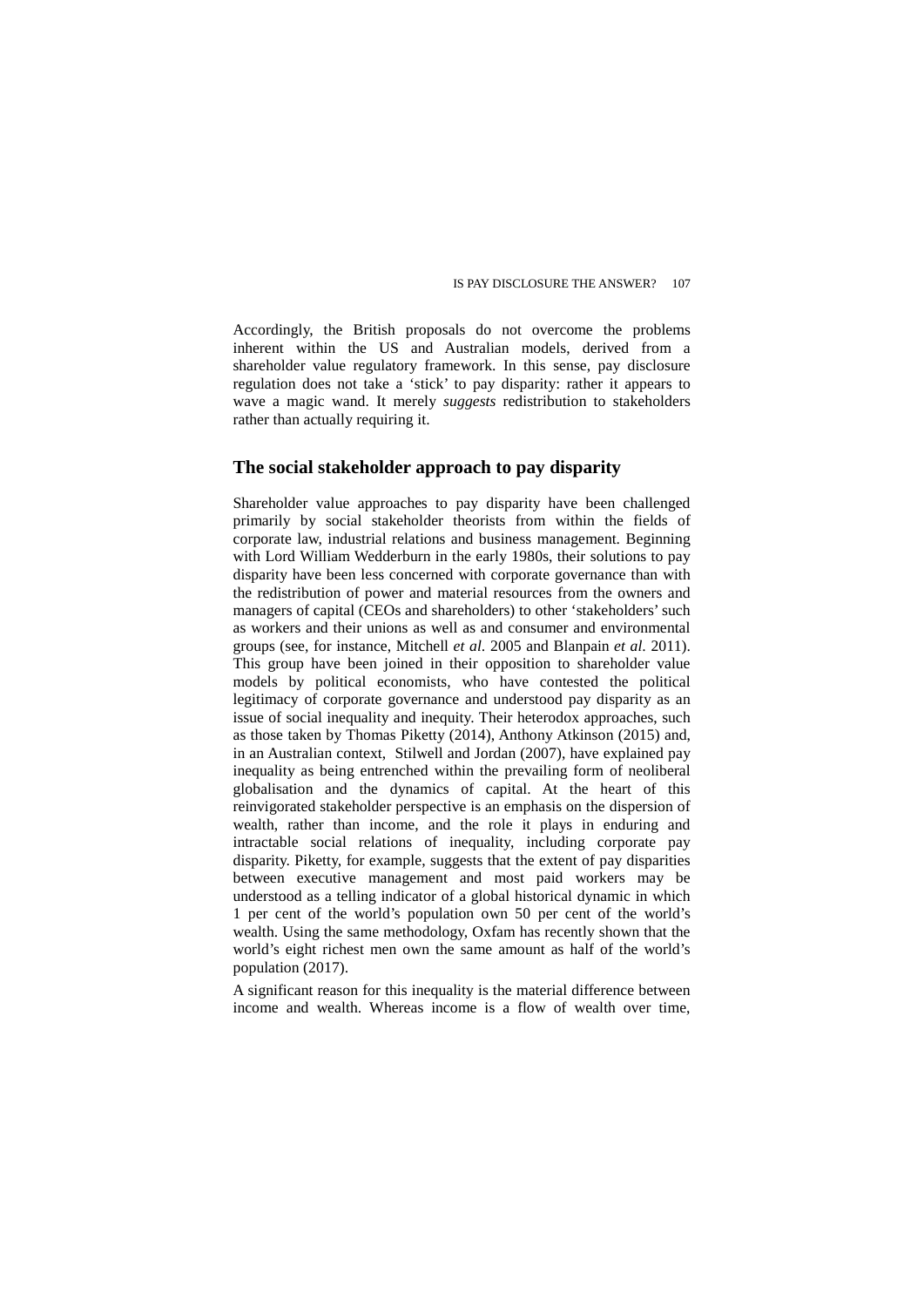usually exchanged for work or services and consumed by daily expenditure, wealth is the capacity to derive income from the ownership of assets without the need to work for other people. (Pen, 1973; Stilwell, 1993; 2007; Piketty, 2014; Atkinson, 2015). Where the overwhelming majority of stakeholders earn income, the overwhelming majority of shareholders are wealthy. This has been confirmed by several significant studies since 2002,showing that the wealthiest 10 per cent of Australian households own 61 per cent of liquid assets, such as shares (Headey *et al*, 2005: 165; HILDA, 2002, Sheil and Stilwell, 2016). The bottom line is that, where enhanced executive pay disclosure has benefited shareholders, it has not redistributed wealth, but rather reorganised ownership of wealth among the wealthy. Additionally, high executive income has intensified ownership of liquid wealth by the wealthiest one per cent (Piketty, 2014: 355, 658).

It is in the context of these larger historical global trends of social inequality that high managerial incomes have made an impact. As mentioned previously, high incomes have increased extremely rapidly and in a short time, permitting CEOs of large companies to amass a significant share of the functional distribution of income, compared to other workers, with seemingly little justification. Writing in this journal, John Shields, showed within the 16 year period 1989-2005 Australian executive pay increased by 564%. In the same period, the wages of fulltime adult male employees increased by 85%. To describe this relationship, Shields deployed a pay ratio between CEO and average earnings, showing that the ratio increased from 18:1 to 63:1 (Shields, 2005: 302). As discussed at the outset of this article, ratios of over 100:1 are now commonplace in Australia's largest companies. Today, where minimum salaries for members of the 1 per cent start at around \$227,534 per year, salaries of the 0.1 per cent begin at around \$600,625 per year (Martin, 2015).

These trends in pay inequality, identified by Shields over a decade ago, have continued into the present. While profits soar, real wages stagnate and wage growth is at an all-time low. In the December quarter of 2016, profits surged by 20.1 per cent while wages fell by 0.5 per cent (Janda, 2017). Australian rates of jobless poverty are the second worst in the OECD (OECD, 2015). So too are rates of underemployment which continue to grow as the creation of new part-time and casual employment outstrips the creation of full-time jobs by two-to-one (ABS, 2017). At the bottom of the waged hierarchy, workers earn a minimum wage of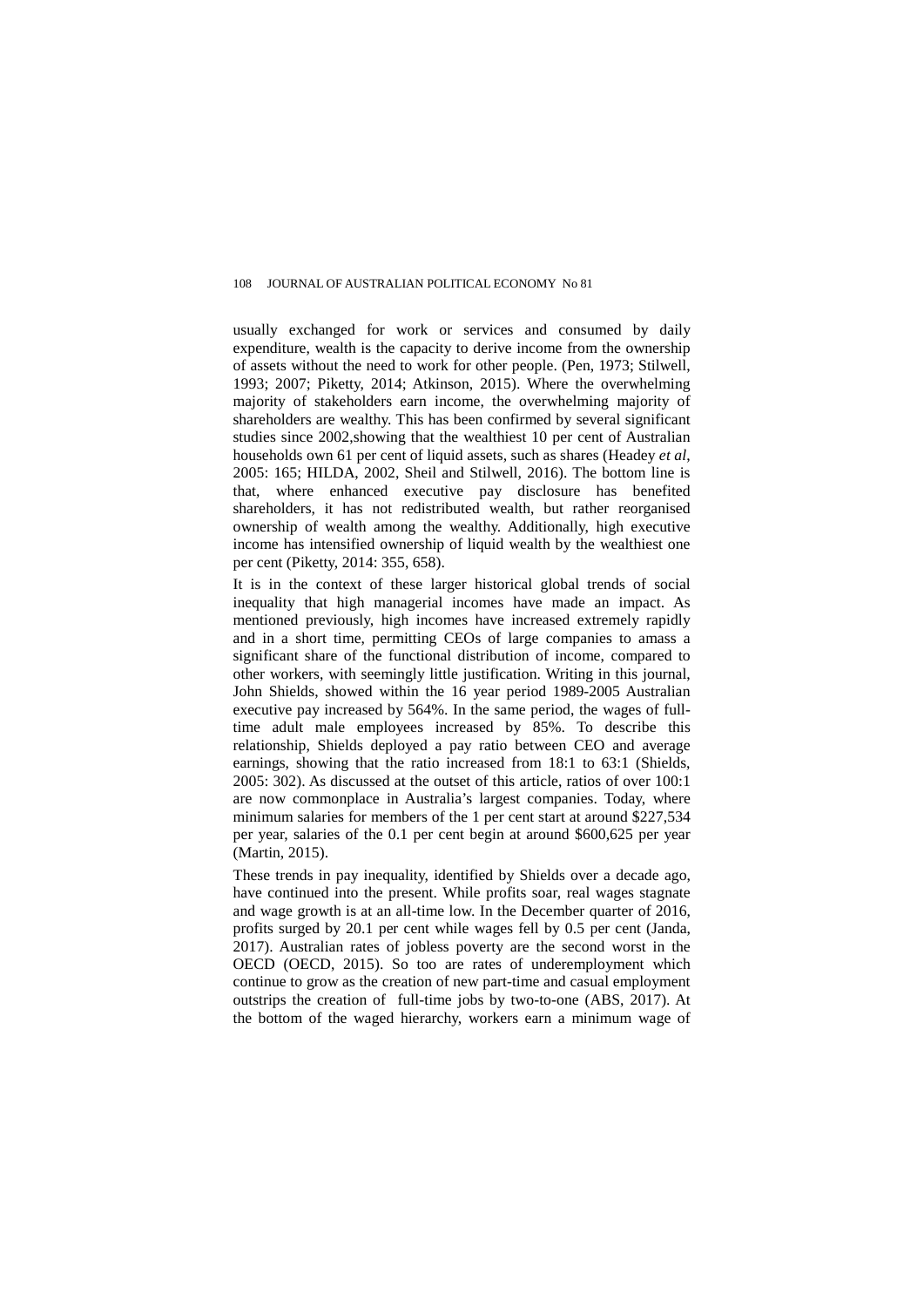\$34,980.40 per annum, before tax, for a 38-hour week across most Australian industries (FWO, 2017). In 2017, the Fair Work Commission announced a cut in 'penalty rates' – the minimum pay for overtime and irregular working hours, usually associated with the work of the lowest paid workers in the hospitality and miscellaneous employment sectors.

The work of UK economist, Anthony Atkinson, echoes Shields' findings and also brings to the debate a practical list of regulatory proposals to minimise inequality, primarily through heterodox and Keynesian economic policies (2015: 151-153; 302-304). In emphasising the importance of workers as stakeholders in the running of private firms, Atkinson (2015) and the HPC (in 2014) proposed a range of measures involving pay disclosure within large companies. Unlike examples of pay disclosure allied to shareholder value, discussed above, their proposals are linked to policies designed to redistribute corporate wealth to stakeholders (2015, 153). Taken together, these measures include policies such as: (i) pay limits or maximum pay ratios, meaning that executives cannot earn more than a certain multiple of their lowest-paid employee; (ii) representation for workers on company boards and remuneration committees; (iii) increasing the top-rate of income tax; (iv) companywide profit sharing; (v) and a new Companies Act with legally-binding provisions to ensure equal pay for equal work. Each of these measures is examined in turn below. Such proposals are supported by the work of other stakeholder theorists, such as Mitchell and his colleagues (2005: 419), who have suggested that both corporate and industrial interests are interconnected and that companies must be regulated in a manner that reflects this complementarity through a regulatory coupling of corporate and labour law. The work of these stakeholder theorists indicates that pay disclosure is more likely to be effective in lowering pay disparity between workers and CEOs when linked to other regulatory strategies that change the social relations of production.

### **Pay limits or maximum pay ratios**

The practice of using pay ratios to structure limits on executive pay and set wages relative to the earnings of executives existed long before the use of pay ratios as a mere disclosure mechanism that benefits shareholders. In fact, the use of pay ratios to enforce fair pay has a significant history over the course of the twentieth century, evolving in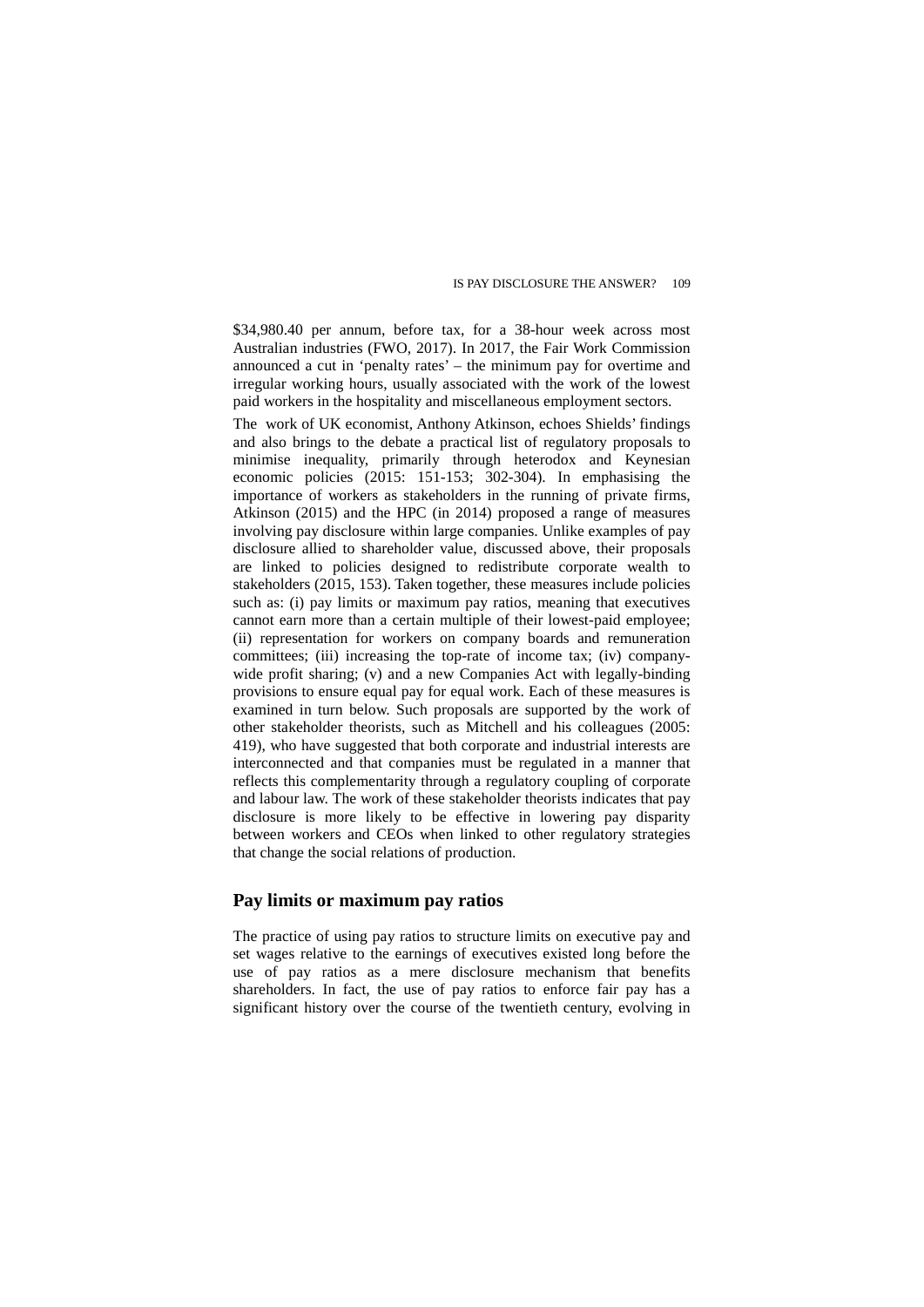Europe at the same time as shareholder value regulation was commencing in the US and UK. Its origins can be traced to the Basque region of Spain in the 1950s. It was here that a federation of worker cooperatives, together with the Catholic Church, established the Mondragon Corporation, a collectivist (sometimes called 'anarchosyndicalist') manufacturing corporation in which a form of pay disclosure – pay ratios – has been relied upon to constrain pay disparity in the workplace by redistributing profits to workers. Such use of pay ratios, central to the corporate structure of Mondragon, is often cited as the reason for the company's continuing success (although one commentator has noted a recent decline in certain overstretched multinational arms of the company (Errasti *et al*, 2017)). Ratios within the company are decided periodically, not by shareholders, but by workers through a democratic vote. In these circumstances, ratios between the highest and lowest paid workers range from around 3:1 to 9:1, but frequently average around 5:1 (Herrera, 2004). On this basis, employees at Mondragon earn comparatively more than workers with similar skills at other companies in Spain and globally (Flecha 2011: 161). The system of industrial democracy at Mondragon also means that, when the market takes a downturn, workers vote to decrease wages in the interests of maintaining full employment within the company (Tremlett, 2013). The Mondragon model has been transplanted to other centres of industry around the world, including the US where it has been embraced by the United Steelworkers in 2009 resulting in the Ohio Employee Ownership Center (OEOC), a co-operatively run union steel workshop in which pay ratios are central to the organisation of the business.

Similar proposals have recently been debated in Switzerland where a constitutional referendum on regulating pay disparity resulted in a landslide victory. Proposals to ban compensation and large payouts, or 'golden parachutes', for departing CEOs gained an overwhelming 68 per cent support of the vote (BBC, 2013). A separate referendum proposal to introduce mandatory 1:12 pay ratios within Swiss companies nevertheless foundered, but only by a slim margin (Garofalo, 2013). Meanwhile, British Labour Party leader, Jeremy Corbyn, has recently called on the use of pay ratios to impose a maximum wage law or cap (Elgot, 2017), suggesting that 'pay ratios between top and bottom' would mean 'that the rewards don't just accrue to those at the top' (Corbyn, 2016). These proposals, along with the ratios established at Mondragon,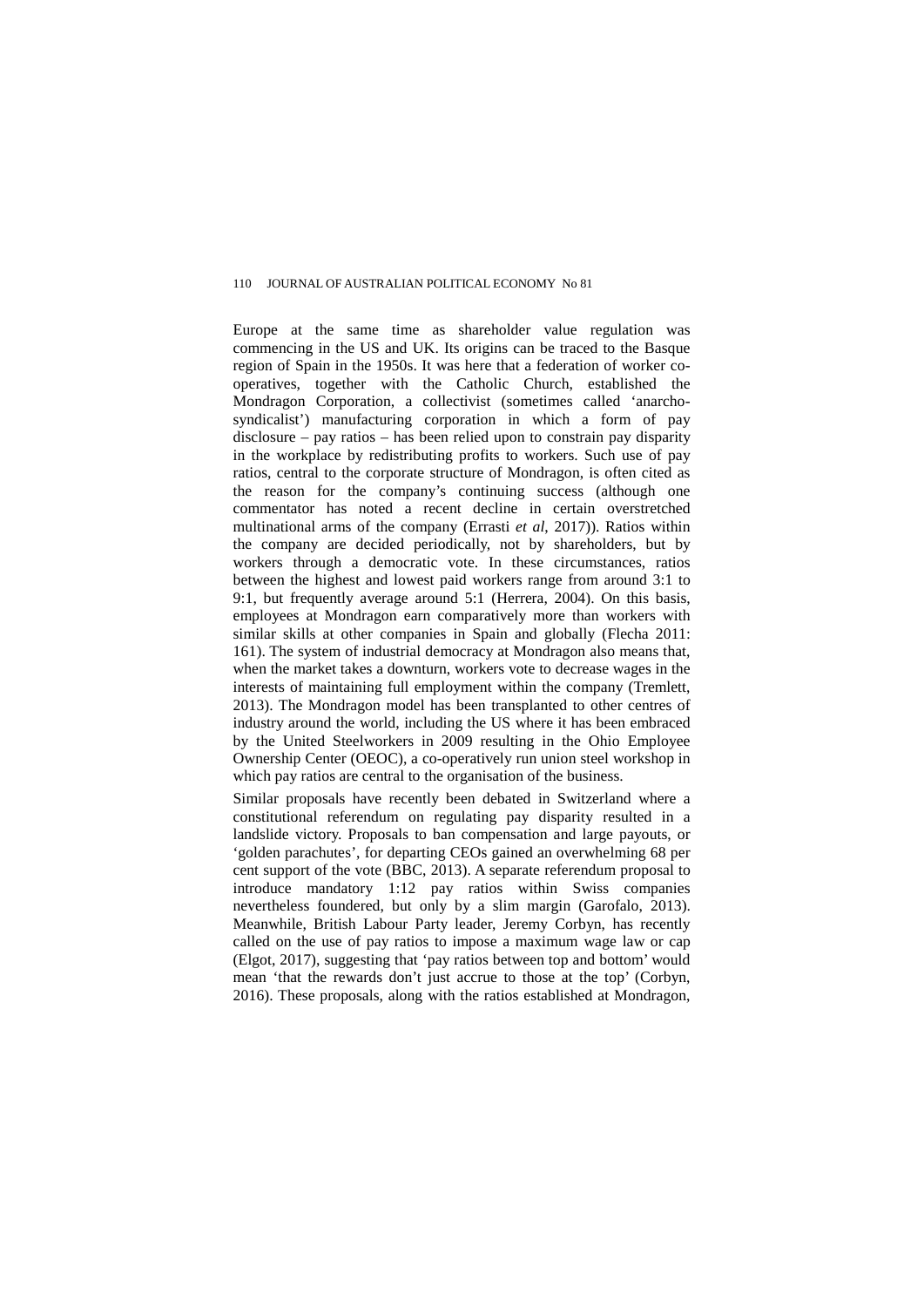are suggestive of the tolerable limits of pay 'disparity' while clarifying what relative 'parity' might look like.

Enforceable pay limits under the Mondragon model pay ratio model mean that a significant amount of company profit, that might otherwise be paid to executives in excessive remuneration, is reinvested into the company to enhance firm productivity. Similarly, Stilwell and others have suggested that excess CEO salaries might be reinvested in technology and education both within and outside the corporation (Stilwell, 2002; see also, Goldin and Katz, 2008: 29, 141, 320-323).

## **Representation for workers on company boards and remuneration committees**

Perhaps the most favourable option to reduce pay disparity involves enhancing democratic processes within corporations by extending participation in corporate governance to stakeholders in the industrial sphere (Mitchell *et al*, 2005; Ross and Markey, 2002). Allowing workers to set pay by voting, for instance, on a reasonable pay ratio is an effective way for companies to decrease pay inequality between their workforces. Such a model necessarily requires complete transparency in executive pay but connects pay disclosure to possibilities for meaningful redistribution of company wealth to stakeholders. As previously shown, the success of this stakeholder model has been demonstrated at the Mondragon Corporation and its North American subsidiaries. A similar approach to pay ratios is the German model of industrial democracy.

In Germany, since the late nineteenth century, rank and file workers have been appointed to company work councils to assist in the codetermination of company decision-making, including decisions about remuneration. The largest German companies are required to have a dual board of directors – one supervisory and one management board. By law, at least half of the representatives on supervisory boards within large companies (those with over 2000 employees) are required to be workers within the company (Addison, 2010). German workers also sit on corporate remuneration committees, helping to determine executive pay by reference to a range of stakeholder interests (TUC, 2012: 4). The German system of co-determination and similar models in Scandanavian countries have meant that CEOs are paid at least 20 per cent less than their US, British and Australian counterparts (Eurostat, 2007). Further,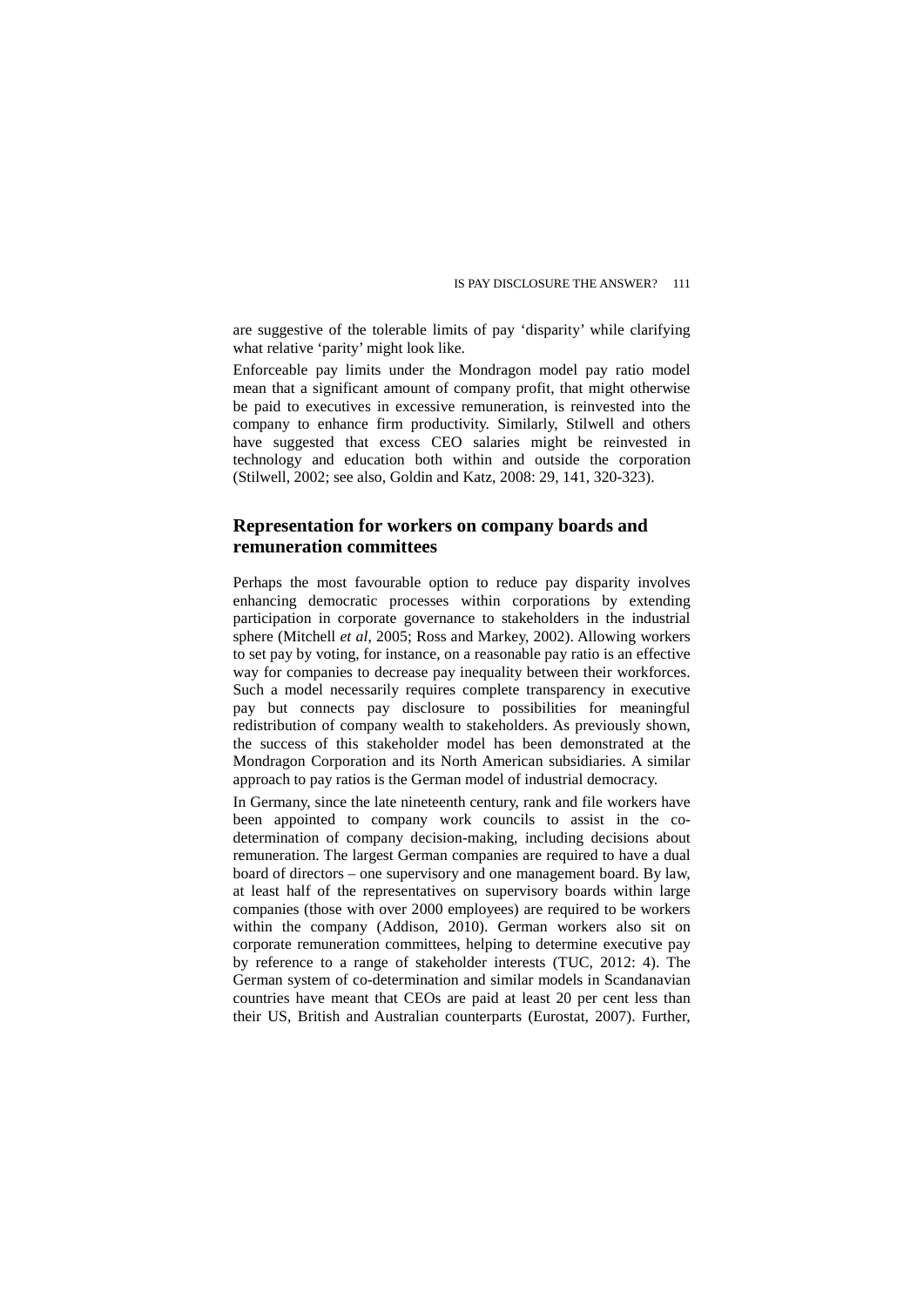CEOs in German companies with board-level employee representation are paid half as much as other CEOs (Hans Bockler Foundation, 2017). Draft legislation that is designed to provide dual boards with power to use pay ratios to set pay for both workers and executives within the company is currently before the Bunderstag. These proposed laws provide stakeholders (in this case, workers on supervisory boards) with power to index all pay within the company to CEO pay, by reference to a pay ratio (Shotter and Chazan, 2017).

It must be pointed out, however, that German workers are paid around 11% less than Australian workers (OECD 2017). Nevertheless, German unemployment and underemployment rates are roughly half of what they are in Australia (Eurostat, 2017; ABS, 2017). Effectively, this means that rates of pay disparity and social inequality are lower on a comparative societal basis. Conversely, German and Scandanavian firms have seen higher rates of labour productivity than in Australia, yielding higher returns for investors and shareholders (OECD, 2017). Heterodox economists such as Wolfgang Streek and Joel Rogers (1995) have found that such outcomes are directly attributable to worker participation in internal company strategy to increase productivity. In the face of declining rates of unionisation and participation in the Australian workforce, work councils may prove an increasingly necessary strategy for Australian workers and trade unions to pursue in reducing pay disparity by enhancing industrial democracy.

### **Taxation**

There is a range of taxation interventions that renders pay disclosure more effective in narrowing pay disparity by redistributing company wealth to social stakeholders. One such strategy involves identifying companies with high pay ratios for higher taxation treatment. After disclosure of CEO pay through the *Dodd-Frank Act*, Portland in Oregon (US) has become the first city in the world to tax companies in which CEOs earn more than 100 times their median-paid employee. The tax is 10 per cent of the amount of conventional State business tax. Under this model, a company with a 250:1 ratio would pay a 25 per cent tax. The tax is expected to raise \$2.5 million per annum with funds to be redistributed to homeless services within the city (Floum, 2016). This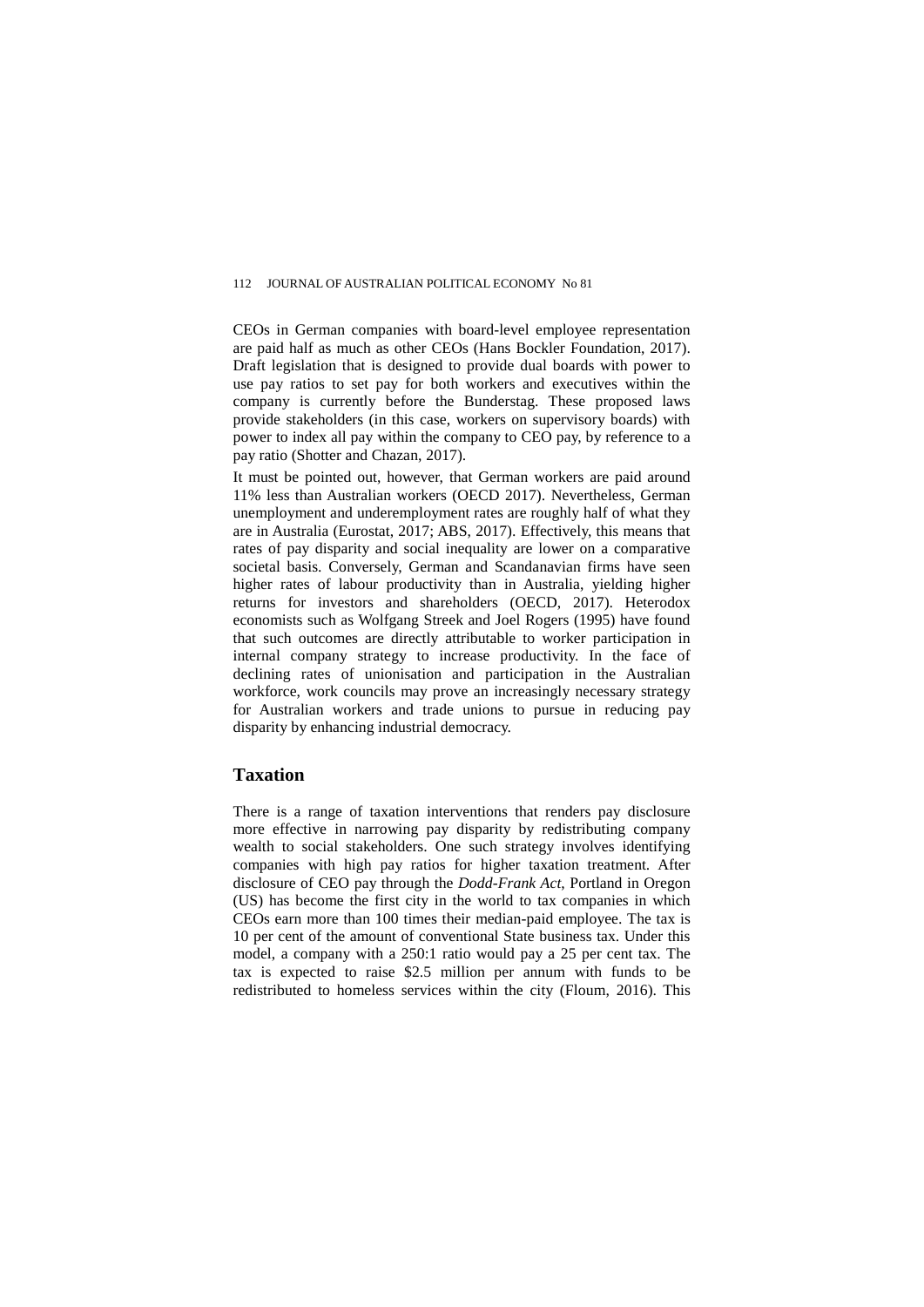model could certainly be extended to other pay ratio jurisdictions and used more widely to reduce pay disparity by redistributing wealth.

Such an intervention is similar to recommendations by economists such as Emmanuel Saez (2002; 2012) to use pay disclosure mechanisms to identify a new tax bracket of super-high income earners. As Saez suggests, this would permit the state to recoup and redistribute excess CEO and executive earnings, narrowing pay disparity by progressively reducing the taxation burden on lower income earners. The Australia Institute has also suggested placing a cap on taxable deductions from CEO remuneration above a certain level and requiring a minimum tax rate of 35% for those earning over \$300,000 per year (commonly known as 'the Buffett Rule', after its creator, US billionaire, Warren Buffett) (Grudnoff, 2015). While the plan is supported by the ALP left faction in Australian federal politics, it is opposed by the dominant right faction (Jericho, 2017) and is markedly absent from the current 'Agenda for Tackling Inequality' (2017).

### **Mandatory company-wide profit sharing**

Pay disclosure regulation could be enhanced by being coupled with policies of mandatory, company-wide profit-sharing. Such a policy has existed in France since the late 1960s. The current, *Social Security Financing Law 2011-894* (July 28, 2011), applies to companies with more than 50 employees. Where such a company increases dividend payments to shareholders, above the average dividend payment from over the previous two years, the company must compulsorily share profits with workers. The law ensures that when shareholders feel the benefits of company profits, such as those associated with a redistribution of executive pay, workers should prosper too. Under the law, payments to workers must not merely be symbolic. Formulas for the calculation of such payments, however, differ (Law 360 France's New Legal Framework for Profit Sharing Premiums). The minimum formula for the compulsory profit sharing scheme is calculated as 0.5 x (net profit – 5 per cent of share capital) x total wage bill/value. In 2009, the maximum amount of profit required to be shared to each employee was 25,731 Euros. The amount paid to workers is open to negotiation with unions and workers through a European Work Council model of codetermined industrial relations. It has been some time since shared profits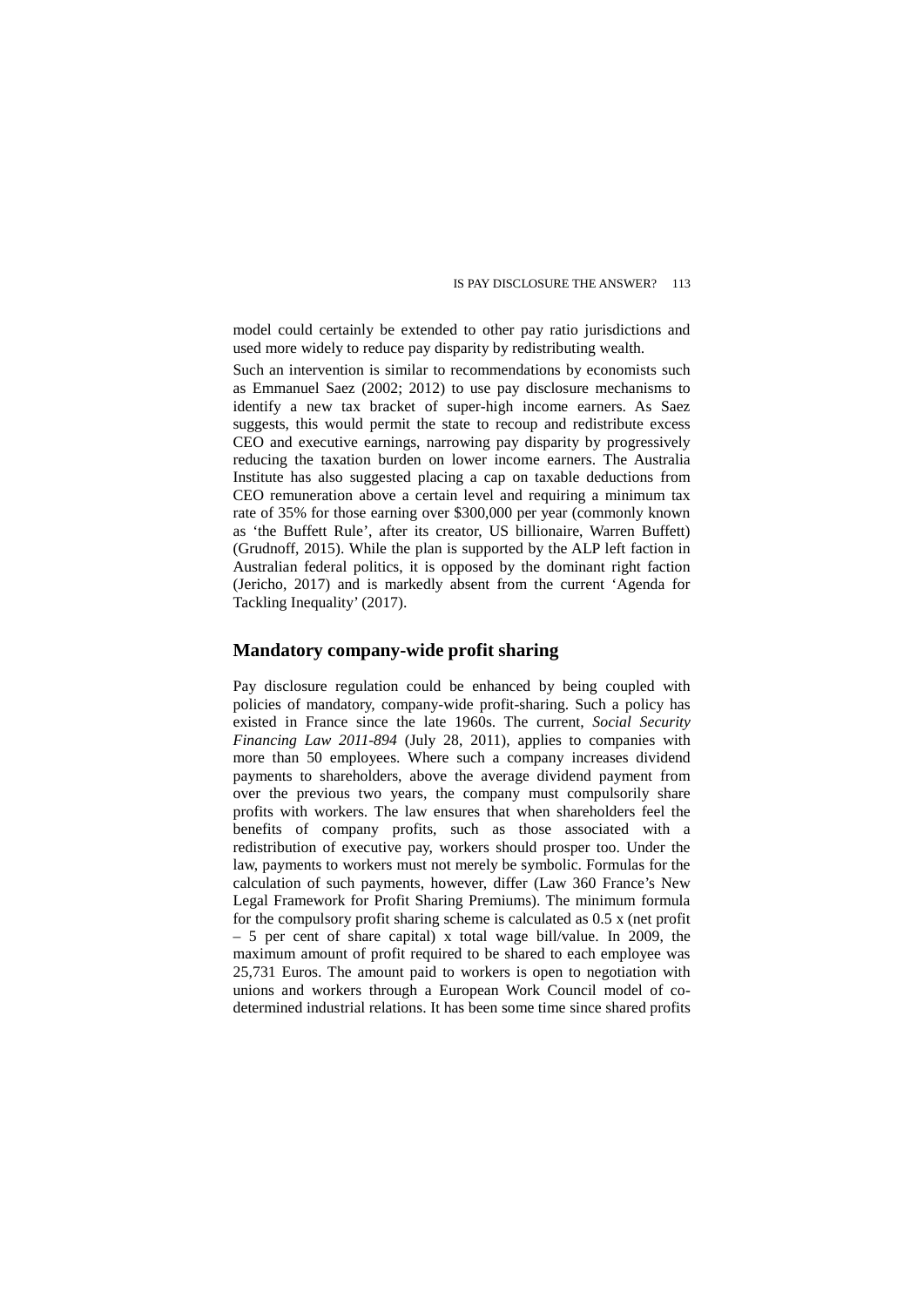were measured as a percentage of total income but, on last analysis in the 1990s, shared profits comprised between 4-6% of French wages (Vaughn-Whitehead, 1991: 62; ILO, 1992: 79).

Such a model is, in part, reliant on a shift in the social relations of production that affords stakeholders a meaningful voice within the workplace. Nevertheless, where this scheme is mostly enshrined in law, there is reason to think that such a scheme could be adopted within an adversarial system of industrial relations that operates in a shareholder value corporate regulatory context. Unlike maximum pay ratios and pay limits, which mostly operate in co-operative firms such as the Mondragon Corporation and John Lewis, a key benefit of mandatory, company-wide profit sharing is that it redistributes profit from shareholders to stakeholders more generally. It might therefore operate effectively to reduce pay disparity in firms currently operating under the dominant shareholder value model.

## **Amending the** *Corporations Act* **with legally-binding provisions to ensure equal pay for equal work**

Yet another suggestion to narrow pay disparity involves establishing a legally-binding Code for setting pay within companies, extending beyond existing industrial award systems, minimum wages and remuneration committees. As Atkinson suggests (2015: 153), such a Code might determine the pay of both high and low paid employees by reference to a formula involving equal pay for equal work. Further, this formula would not only reduce general pay disparity but also narrow the gender pay gap while increasing the pay of migrant workers (Atkinson, 2015: 153). In 2014, the HPC suggested a similar legally binding Code requiring company directors to have regard to a diversity of stakeholders including workers, consumers, partners and the wider society - whenever a corporate decision is made, especially those concerning pay (2014: 17).

Such a policy might be thought of as a form of wage regulation, a policy which played a key role in the post-war boom as well as staving-off the effects of recession at the end of the 'Golden Age' in the early 1970s. It was at this time that the regulation of wages and prices to combat inflation was a key feature of the British Labour Government of Harold Wilson in 1965, the US Nixon administration in 1971 and the Australian Hawke Labor Government in the mid-1980s. Wage freezes were not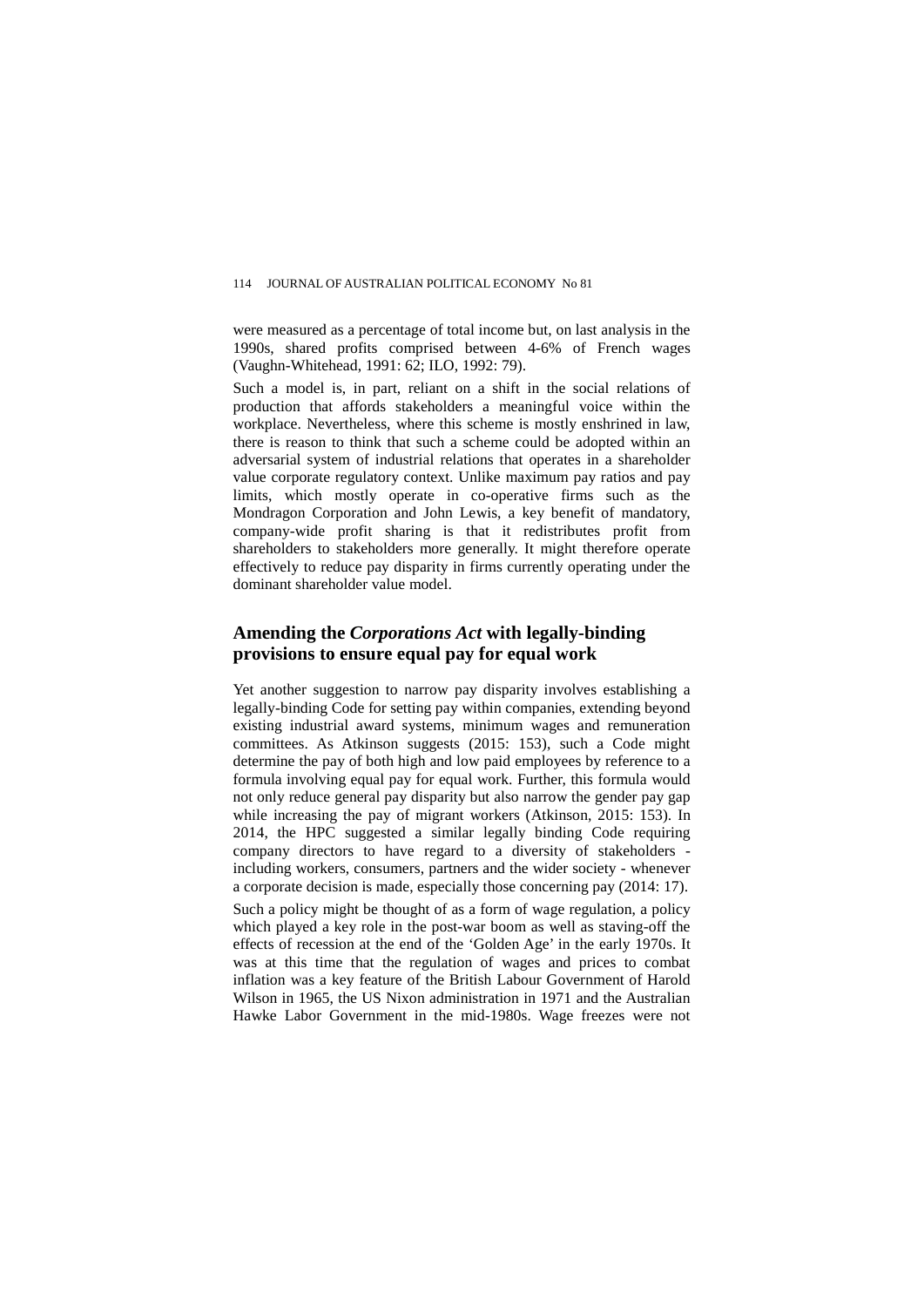uncommon. However, the focus was less on regulating high wages and their growth than with lower paid workers and maintaining productivity. They were also part of a centralised system of wage regulation, rather than a decentralised model, moderated by an external regulator, such as a legally-binding pay Code.

### **Conclusion**

Over the past two decades, Australian corporate regulation has, to some extent, been responsive to economic crisis and public perceptions of pay disparity. However, these responses have relied on shareholders and companies to deliver social change through self-regulation. This selfregulation has been informed by a range of pay disclosure mechanisms. The dominant models of such pay disclosure regulation have claimed to reduce excessive executive pay but this regulation has had no significant impact on increasing the wages of workers, nor benefiting other stakeholders. It appears that the beneficiaries of the pay disclosure regulation, such as that implemented in Australia and the US, have not been all stakeholders but only shareholders. Accordingly, any reduction in executive income has added to the stocks of wealth owned by shareholders.

Serious concern to narrow pay disparity must consider other options to enhance the efficacy of pay disclosure regulation by ensuring a wider redistribution of wealth and pay between stakeholders and shareholders. ALP policymakers currently developing policies to tackle inequality in the labour market therefore face a choice. This is between regulation, on the one hand, that relies on pay disclosure alone to encourage shareholders to reduce pay disparity by enriching themselves or, on the other hand, a system of pay disclosure that reduces pay disparity by redistributing income from the highest to average paid workers and other stakeholders. Taking the latter approach to reducing pay disparity, pay disclosure regulation needs to be linked to more extensive corporate and industrial policy. Strategies allied to pay disclosure, such as enforceable pay ratios, worker representation on company boards, new taxation measures, profit-sharing and binding pay codes are essential to changing power relations within the workplace and society more generally and producing a redistribution of pay and wealth.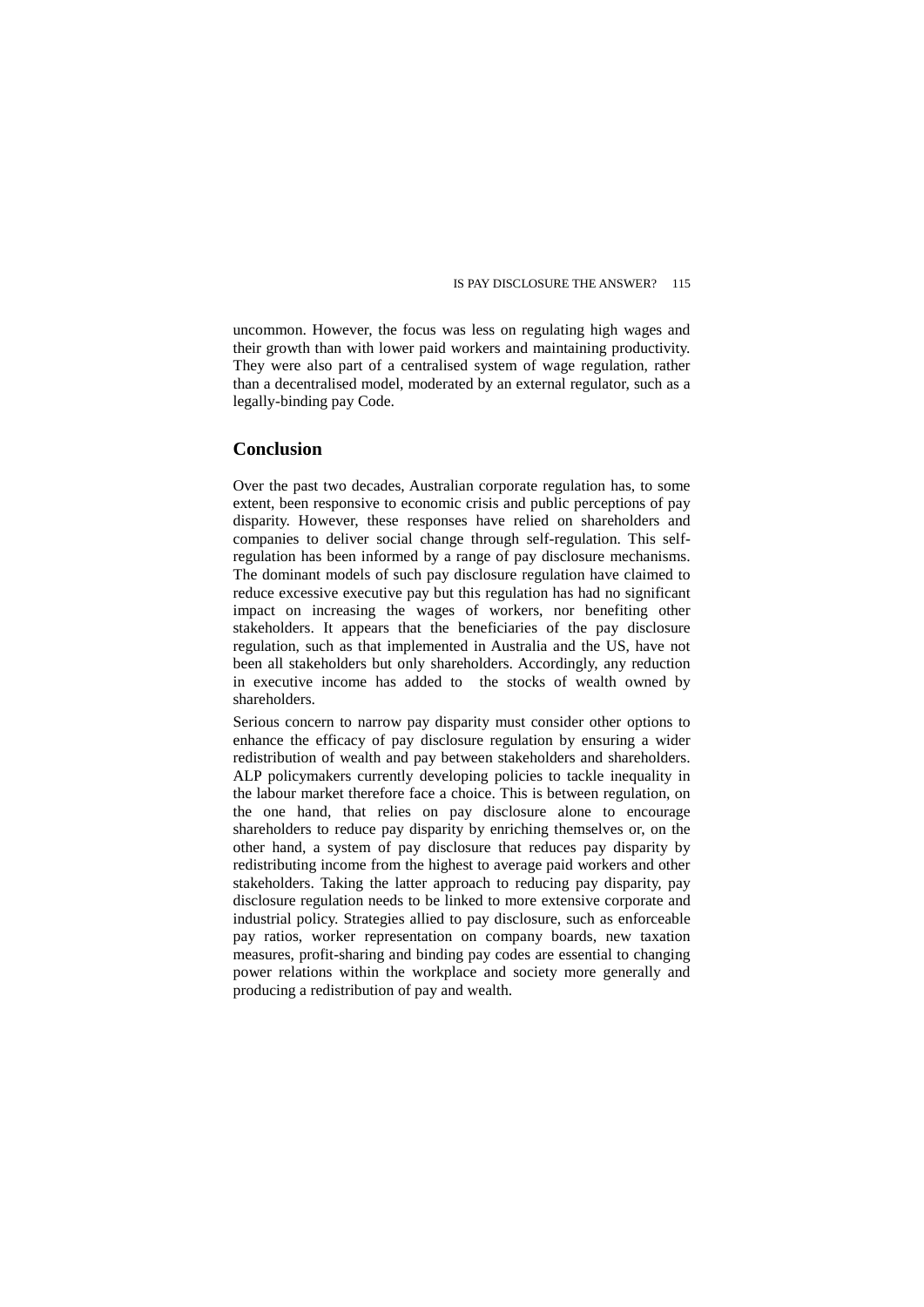*Eugene Schofield-Georgeson is a lecturer at the University of Technology Sydney (UTS) Law School.* 

*eugene.schofield-georgeson@uts.edu.au*

### **References**

Addison, J.T., Teixiera, P., Zwick, T. (2010) 'German Works Councils and the Anatomy of Wages', *Industrial and Labor Relations Review,* 63(2): 247-270.

AFLCIO (America's Unions) (2015) *Corporate Paywatch*, available: *http://www.aflcio.org/Corporate-Watch/Paywatch-2015* [accessed 26 February 2017].

AFLCIO (2012) 'CEO-to-worker Pay Ratios Around the World', AFLCIO (online), available: *http://www.aflcio.org/Corporate-Watch/Paywatch-Archive/CEO-Pay-and-You/CEO-to-Worker-Pay-Gap-in-the-United-States/Pay-Gaps-in-the-World* [accessed 8 March 2017].

ASX, 'End of Month Values', 2017-2002, available at: *http://www.asx.com.au/about/historical-market-statistics.htm*

Anderson, S. (2016) 'New SEC CEO Pay Rule Gets Low Marks', *The Huffington Post*, 7 May, available: *http://www.huffingtonpost.com/sarah-anderson/new-sec-ceo-pay-rulegets\_b\_7231200.html* [accessed 8 March 2017].

Atkinson, A. (2015) *Inequality: What Can Be Done?*, Harvard University Press.

Australian Bureau of Statistics, *Labour Force, Australia*, Aug 2017, cat. no. 6202.0, Canberra.

Australian Labor Party (2017) *Growing Together: Labor's Agenda for Tackling Inequality*, available: *http://cdn.australianlabor.com.au/documents/Growing-Together.pdf* [accessed, 10 October 2017]

BBC News (2013) 'Swiss referendum backs executive pay curbs', available: *http://www.bbc.com/news/world-europe-21647937* [accessed 8 March 2017].

Blanpain, R. (ed.) *et al* (2011) *Rethinking Corporate Governance: From Shareholder Value to Stakeholder Value*, The Netherlands, Kluwer Law.

Bluescope Steel, *Annual Financial Report, 2010/2011, Directors' Report, 2017.*

Bugeja, M., *et al*. (2016) *Life after a Shareholder Pay 'Strike': Consequences for ASX-Listed Firms*, CIFR Paper No. 130/2016, available: *http://dx.doi.org/10.2139/ssrn.2876925* [accessed 1 March 2017].

Corbyn, J. (2017) *Speech on Labour Party Future and Direction of UK*, Fabian Society (UK), London, 14 January 2017.

Crown Resorts, *Remuneration Report, 2012.*

Crown Resorts, *Annual Report, 2014.*

Durkin, P. (2016) 'Woolworths executives face bonus clawback if ACCC wins case', *AFR*, 22 November, available: *http://www.afr.com/business/woolworths-executives-face-bonusclawback-if-accc-wins-case-20161121-gsu7n4* [accessed 22 February 2017].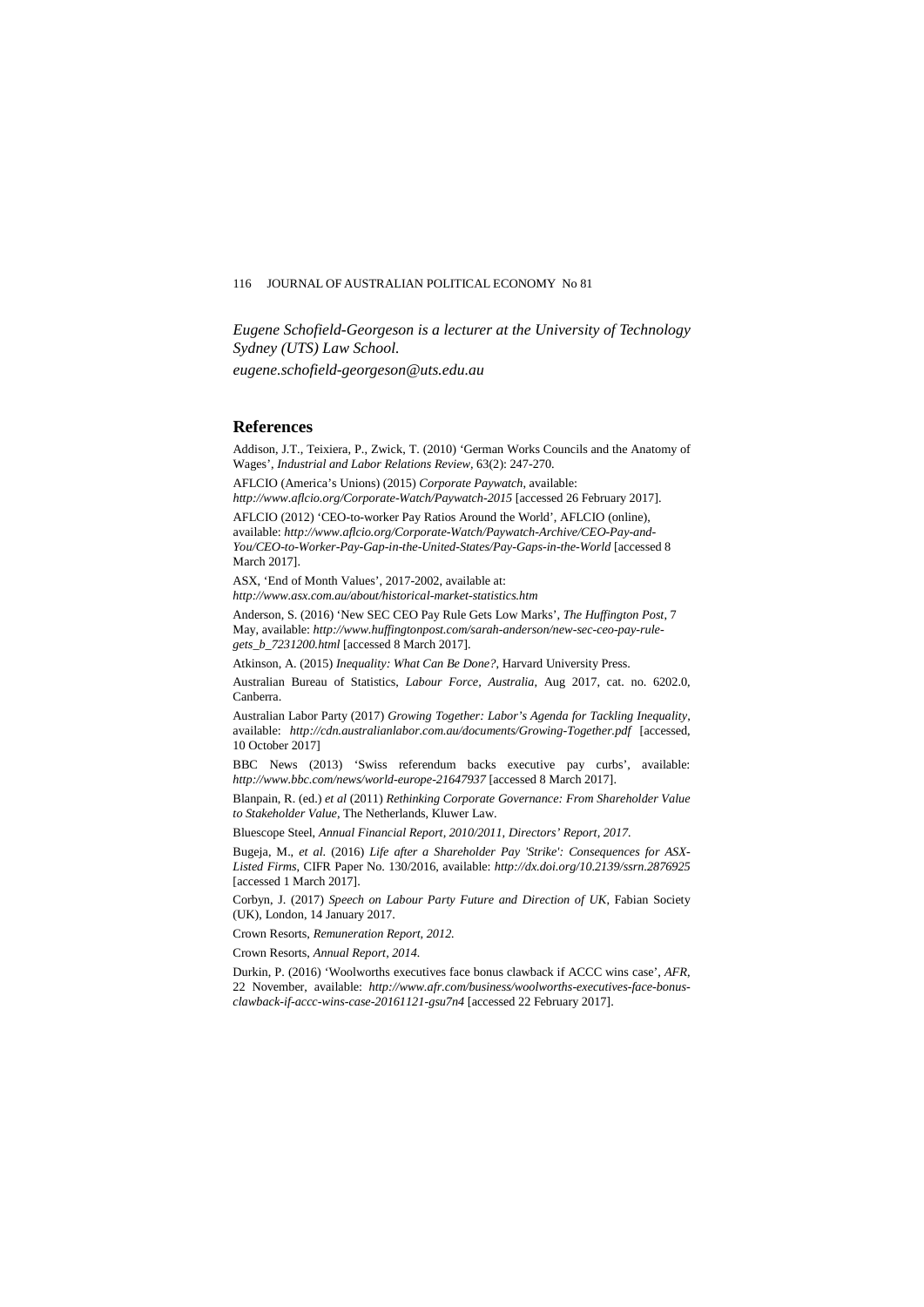Elgot, J. (2017) 'Jeremy Corbyn Calls for Maximum Wage Law', *The Guardian*, , available: *https://www.theguardian.com/politics/2017/jan/10/jeremy-corbyn-calls-formaximum-wage-law* [accessed 24 February 2017].

Eurostat (2007) 'Income and Living Conditions', available: *http://ec.europa.eu/eurostat/web/income-and-living-conditions/data/main-tables* [accessed 1 March 2017].

Eurostat (2017) *Germany / Unemployment rate*,

available: *http://ec.europa.eu/eurostat/en/web/products-datasets/-/UNE\_RT\_M* [accessed 18 September 2017].

Eurostat (2017) *Supplementary indicators to unemployment,* 'underemployment', available: *http://appsso.eurostat.ec.europa.eu/nui/show.do?dataset=lfsi\_sup\_a&lang=en* [accessed 18 September 2017].

Errasti, A., *et al*. (2017) 'The Viability of Co-Operatives', *Review of Radical Political Economics*, 49(2).

Evershed, N. (2017) 'Posting a Profit', *The Guardian*, available: *https://www.theguardian.com/australia-news/2017/feb/09/posting-a-profit-how-does-theaustralia-post-ceos-pay-compare-with-other-executives* [accessed 14 July 2017].

Fama, E.J., and Jensen, M. (1983) 'Separation of Ownership and Control', *Journal of Law and Economics*, Vol. 26(2), 301-325.

Featherstone, T. (2017) 'Two strikes round one', *Morningstar*, available: *http://www.morningstar.com.au/funds/paper/two-strikes/4311* [accessed 3 March 2017].

Floum, J. (2016) 'Steve Novick's CEO tax wins close vote, putting Portland on world map', *The Oregonian*, available:

*http://www.oregonlive.com/politics/index.ssf/2016/12/steve\_novicks\_ceo\_tax\_wins\_clo.htm l* [accessed 13 February 2017].

Friedman, M. (1970) The Social Responsibility of Business is to Increase its Profits, *The New York Times Magazine*, September 13, 3.

FWO ('Fair Work Ombudsman') (2017) *Minimum Wages*, available:

*http://www.fairwork.gov.au/how-we-will-help/templates-and-guides/fact-sheets/minimumworkplace-entitlements/minimum-wages* [accessed 16 March 2017].

Garofalo, P. (2013) 'What We Can Learn From Switzerland's CEO Pay Cap Vote', *US News and World Report*, available: *https://www.usnews.com/opinion/blogs/pat-*

*garofalo/2013/11/25/the-importance-of-switzerlands-112-ceo-pay-cap-vote* [accessed 8 March 2017].

Gollan, J. *et al.* (2002) *Work Councils in Australia*, The Federation Press, Annandale.

Goldin, C. and Katz, L. (2008) *The Race Between Education and Technology*, Harvard University Press.

Grabke-Rundell, A. and Gomez-Mejia, A.R. (2002) 'Power as a determinant of executive compensation', *Human Resource Management Review*, Vol 12(1): 3-23.

Grudnoff, M. (2015) *Closing the Tax Loopholes: A Buffett Rule for Australia*, The Australia Institute.

Hannan, E. (2017) 'Union War Over Crown's Cut-Price Pokie Workers'*, The Australian*, 26 July.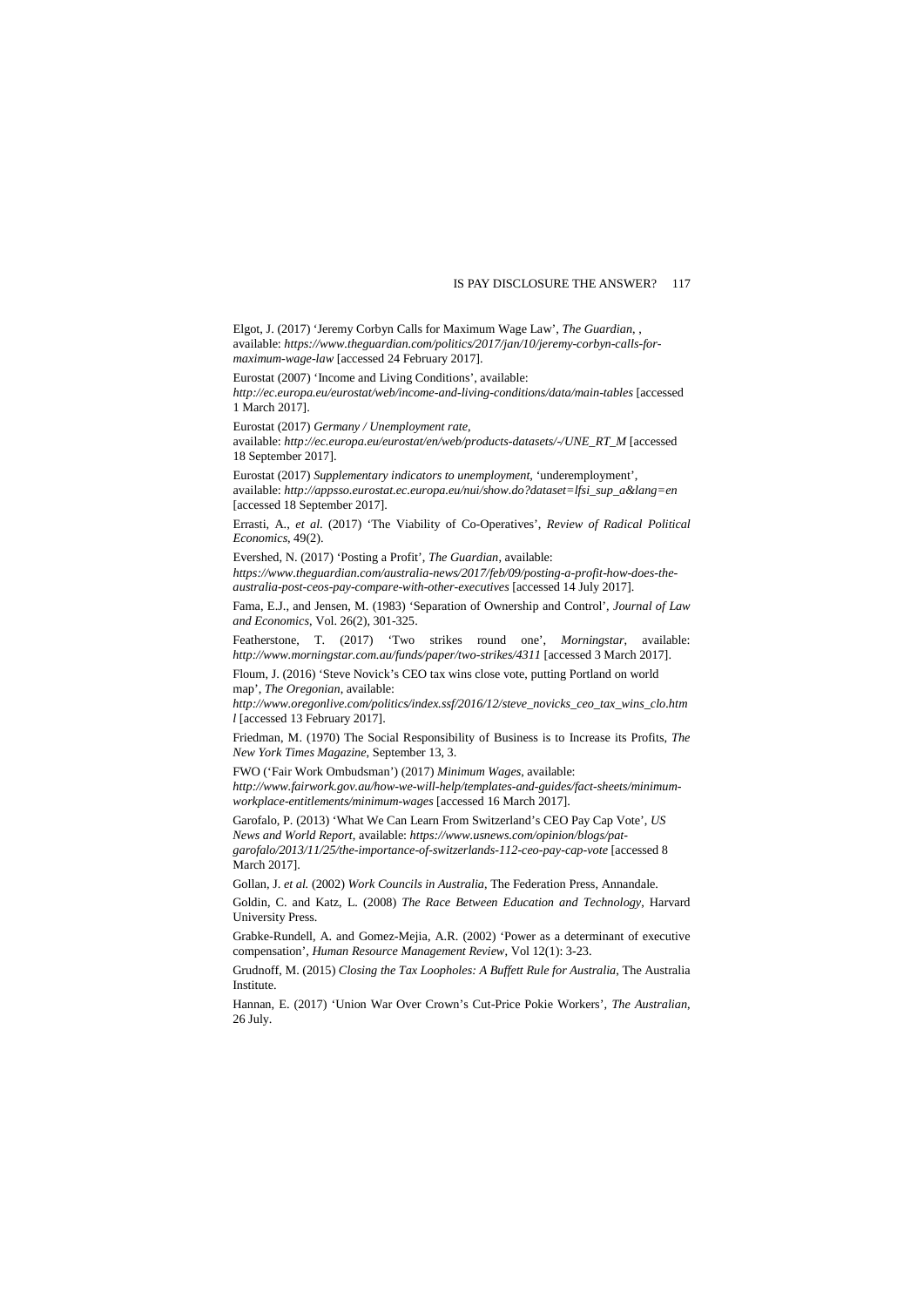Hans Bockler Foundation (2017) *Why Co-Determination?,* available: a*https://www.boeckler.de/pdf/mbf\_praes\_arguments\_co\_determination.pdf* [accessed, 20 October 2017].

Hardoon, D. (2017) 'An Economy for the 99%', *Oxfam*, available:

*https://www.oxfam.org/en/research/economy-99* [accessed 3 February 2017].

Headey, B. *et al*. (2005) 'The Structure and Distribution of Household Wealth in Australia', *Australian Economic Review*, 38(2): 159-175.

Herrera, D. (2004) 'Mondragon: a for-profit organization that embodies Catholic social thought', *Review of Business* 25(1): 56–68.

Hill, J. (2015) 'Images of the Shareholder', in Hill, J. and Thomas, R.S., *Research Handbook on Shareholder Power*, Edward Elgar, 53-79.

Hiltzik, M. (2015) 'The right way to measure CEO pay has nothing to do with 'shareholder value', *Los Angeles Times* (online), available: *http://www.latimes.com/business/hiltzik/la-fimh-the-right-way-to-measure-ceo-pay-20150501-column.html* [accessed 8 March 2017]

Janda, M. (2017) 'Company profits surge as wages fall', *ABC News*, available: *http://www.abc.net.au/news/2017-02-27/company-profits-surge-as-wages-fall/8307178* [accessed 14 September 2017].

Jericho, G. (2017) *What's Better Than a Buffett Rule?,* 

available: *https://www.theguardian.com/business/grogonomics/2017/may/25/buffett-rulelabor-party-tax-debate-chris-bowen* [accessed 14 December 2017].

Kenny, G. (2017) 'Australia's Experiment in Restraining Executive Bonuses', *Harvard Business Review*, 24 July.

Kitney, D. (2012) 'Crown moves over pay disclosure', *The Australian*, 27 September 2012.

Lanning, T. and Lawton K. (2011) Getting What We Deserve? *IPPR Report* (UK), available: *http://www.ippr.org/files/images/media/files/publication/2011/06/getting-whatwe-deserve\_June2011\_7617.pdf?noredirect=1* [accessed 2 March 2017]

Levinthal, D. (1988) 'A Survey of Agency Models of Organisation', *Journal of Economic Behaviour and Organisation*, Vol 9: 153-174.

Loussikian, K. (2015)'BlueScope workers back job cuts, pay freeze, to keep steelworks open, *The Australian*, 8 October.

Martin, P. (2015) 'You need how much to be uber rich?', *The Sydney Morning Herald*, 12 May, p. 14.

Mayne, S. (2011) 'Why Murdoch Prefers the American Way on Pay', *The Bendigo Advertiser*, 17 October.

Melbourne Institute of Applied Economic and Social Research (2017) *Household, Income*  and Labour Dynamics in Australia Survey: 01-04/04 (1<sup>st</sup> Annual Survey).

Milligan, S. (2015) 'Workers Can Handle the Truth', *US News and World Report*, available: *https://www.usnews.com/opinion/blogs/susan-milligan/2015/08/06/ceo-payratio-rule-will-help-workers* [accessed 8 March 2017].

Mishel, L., and Davis, A. (2015) *Top CEOs Make 300 Times More Than Typical Workers,*  Economic Policy Institute, Issue Brief #339, 21 June 2015.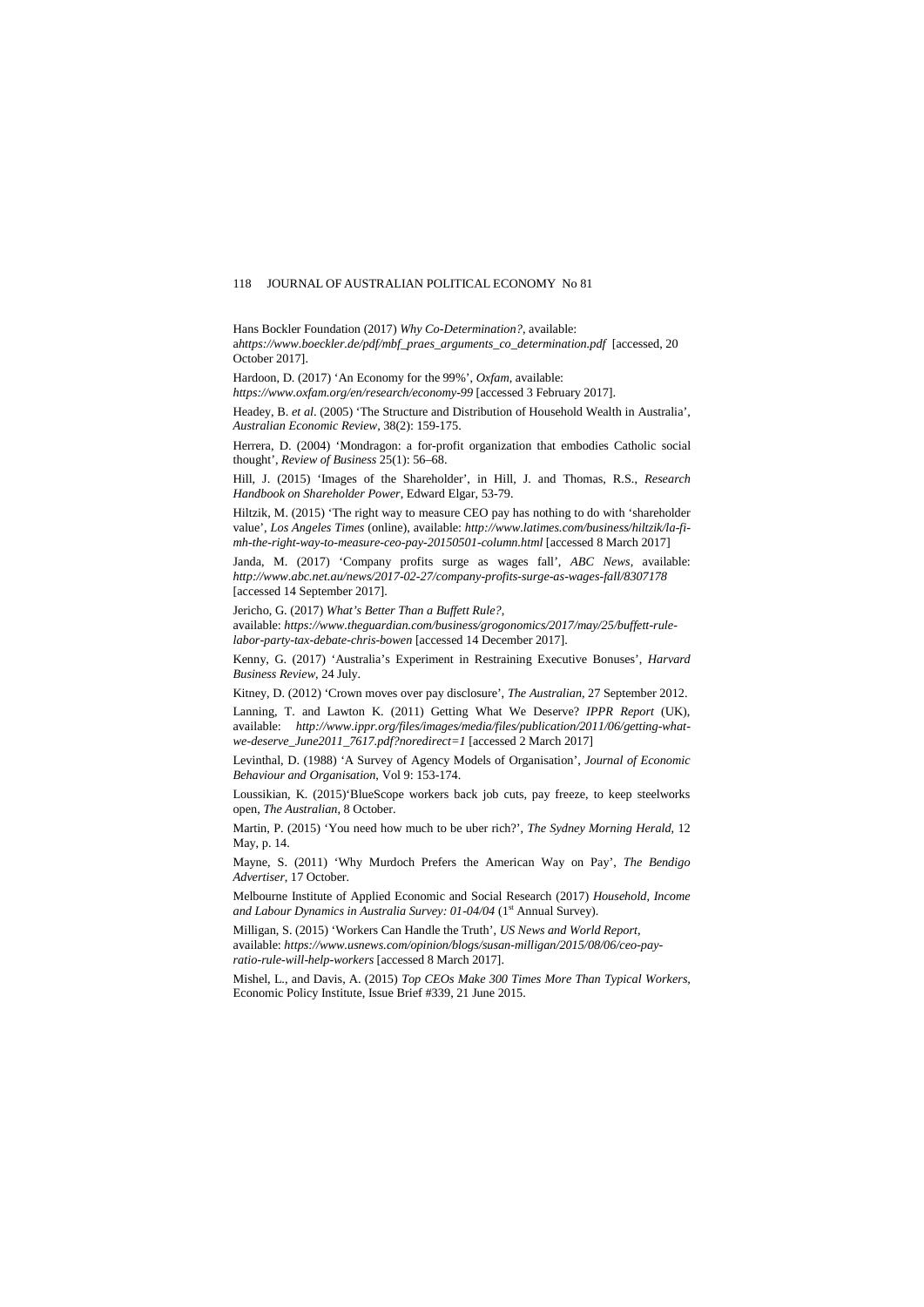Mitchell, R., O'Donnell, A., and Ramsay, I. (2005) 'Shareholder Value and Employee Interests: Intersections between corporate governance, corporate law and labour law', *Wisconsin International Law Journal*, 23(3): 417-476.

Mohan, B., Norton, M., Deshpandé, R. (2015) *Paying Up for Fair Pay, Working Paper 15- 091,* Harvard Business School.

Moore, J. (2017) 'Bosses Pay', *The Independent*, 25 August.

OECD (2015) *In it Together: Why Less Inequality Benefits All*, OECD Publishing, Paris. OECD Data (2017) *Average Wages (indicator),* 

available: *https://data.oecd.org/earnwage/average-wages.htm* [accessed 18 September 2017].

OECD (2017) Level of GDP per capita and

productivity, *http://stats.oecd.org/Index.aspx?DataSetCode=PDB\_LV* [accessed 18 September 2017].

Patty, A., 'CEO pay rebounds to level before the GFC', *Sydney Morning Herald*, 15 March 2018.

Piketty, T. (2014) *Capital in the Twenty-First Century*, Harvard University Press.

Quigg, B. (2011) 'Obama Speaks Up on CEO-to-Worker Pay Ratios', *Payscale*, available: *http://www.payscale.com/career-news/2011/12/ceo-to-worker-pay-ratios* [accessed 8/3/17].

Richardson, D. (2018) *GFC + 10: Executive Pay in Australia*, The Australia Institute.

Rogers, J. and Streeck, W. (2009) *Work Councils: Consultation, Representation and Cooperation in Industrial Relations*, National Bureau of Economic Research.

Ross, I., Markey, R. and Gollan, P. (2002) *Work Councils in Australia: Future Prospects and Possibilities*, The Federation Press, Annandale.

Schneiders, B., *et al*. (2016) 'Coles underpaid workers and cut penalty rates', *Sydney Morning Herald*, 31 May.

Sheil, C., and Stilwell, F. (2016) *The Wealth of the Nation: Current Data on the Distribution of Wealth in Australia*, Evatt Foundation, Sydney.

Shields, J. (2005) 'Setting the Double Standard: Chief Executive Pay the BCA Way', *Journal of Australian Political Economy*, Vol 56: 299-324.

Sheehan, K. (2009) 'The Regulatory Framework for Executive Remuneration in Australia", *Sydney Law Review*, Vol 31: 273-308.

Shotter, J. and Chazan, G. (2017) 'Focus on executive pay expected to sharpen as German poll looms', *Financial Times*, available: *https://www.ft.com/content/f1733428-157c-11e7 b0c1-37e417ee6c76* [accessed, 8 September 2017].

Stilwell, F., and Jordan, K. (2007) *Who Gets What? Analysing Economic Inequality in Australia*, Cambridge University Press.

Stilwell, F. (2002) 'Globalization, Employment and Economic Strategies', in Lamberton, D, *Managing the Global* I.B. Taurus Publishers, New York, 33-51.

Tan, S. (2012) 'Companies tempt second strike with pay', *Sydney Morning Herald*, 1 November.

The High Pay Centre (2014) *The State of Pay*, available:

*http://highpaycentre.org/files/The\_Pay\_Today\_draft.pdf* [accessed 26 February 2017].